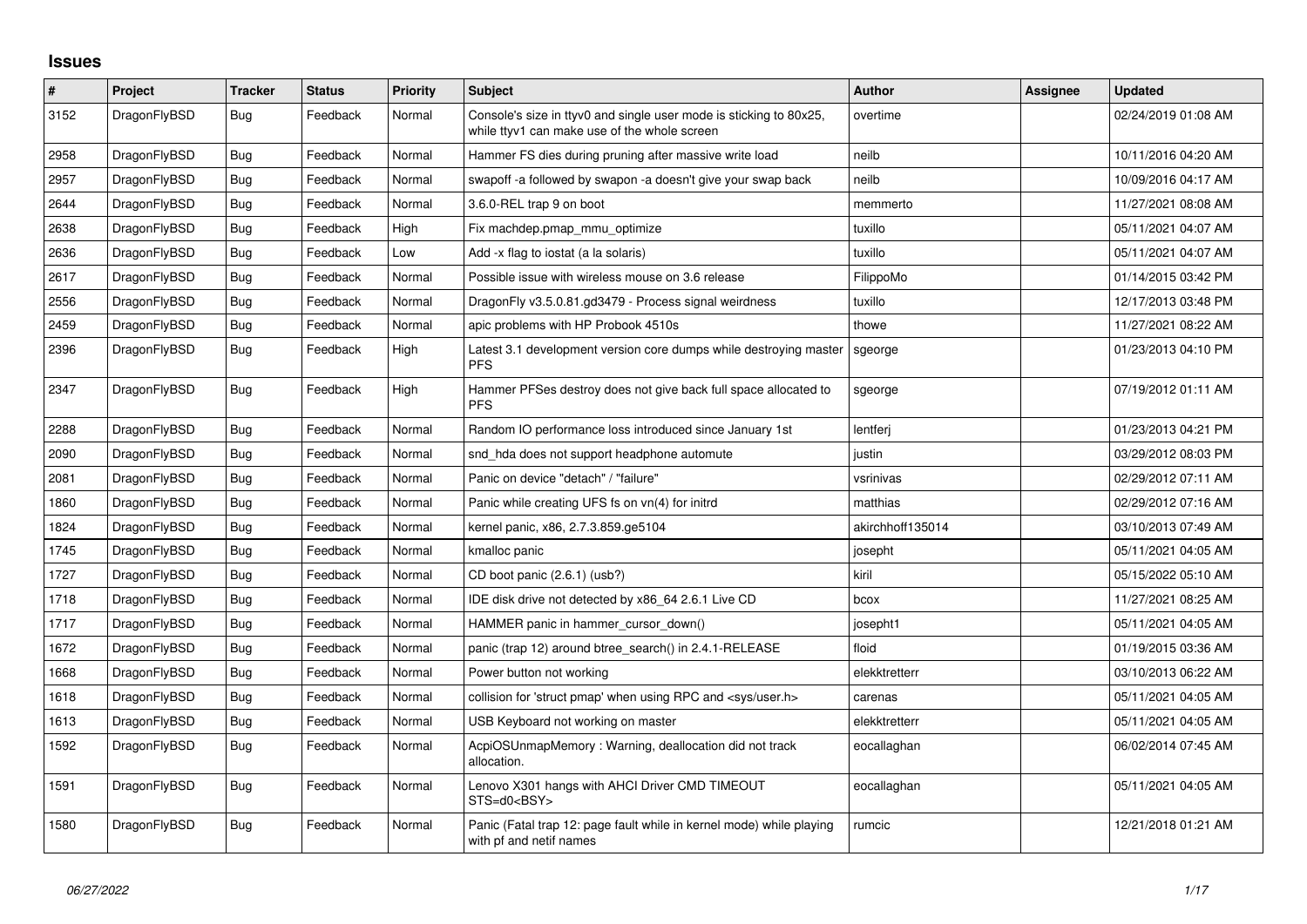| $\sharp$ | Project      | <b>Tracker</b> | <b>Status</b> | <b>Priority</b> | Subject                                                                                                                                                   | Author            | Assignee | <b>Updated</b>      |
|----------|--------------|----------------|---------------|-----------------|-----------------------------------------------------------------------------------------------------------------------------------------------------------|-------------------|----------|---------------------|
| 1577     | DragonFlyBSD | <b>Bug</b>     | Feedback      | Normal          | panic: assertion: leaf->base.obj_id == ip->obj_id in<br>hammer ip delete range                                                                            | qhwt+dfly         |          | 05/11/2021 04:01 AM |
| 1563     | DragonFlyBSD | <b>Bug</b>     | Feedback      | Normal          | reset(1) doesn't reset terminal to the defaults                                                                                                           | hasso             |          | 03/10/2013 04:17 AM |
| 1560     | DragonFlyBSD | <b>Bug</b>     | Feedback      | Normal          | Unable to modify partition table on ThinkPad T61p during install                                                                                          | rehsack           |          | 01/15/2015 08:57 AM |
| 1521     | DragonFlyBSD | Bug            | Feedback      | Normal          | amd64 2.4 livecd won't mount root at boot                                                                                                                 | bolapara          |          | 01/28/2018 03:45 AM |
| 1489     | DragonFlyBSD | <b>Bug</b>     | Feedback      | Normal          | panic: ufs dirbad: bad dir                                                                                                                                | rumcic            |          | 03/10/2013 04:34 AM |
| 1486     | DragonFlyBSD | <b>Bug</b>     | Feedback      | Normal          | Interrupt storm related to SATA DVD device                                                                                                                | hasso             |          | 05/11/2021 04:01 AM |
| 1481     | DragonFlyBSD | Bug            | Feedback      | Normal          | panic: assertion: kva_p(buf) in soopt_from_kbuf (after ipfw pipe<br>show, 2.2.1-R)                                                                        | combiner          |          | 05/11/2021 04:01 AM |
| 1456     | DragonFlyBSD | Bug            | Feedback      | Normal          | Microsoft wireless desktop problems                                                                                                                       | elekktretterr     |          | 01/15/2015 08:34 AM |
| 1454     | DragonFlyBSD | <b>Bug</b>     | Feedback      | Normal          | Unable to boot from external USB DVD drive                                                                                                                | elekktretterr     |          | 05/11/2021 04:01 AM |
| 1448     | DragonFlyBSD | <b>Bug</b>     | Feedback      | Normal          | panic: assertion: _tp->tt_msg->tt_cpuid == mycpuid in<br>tcp_callout_active tcp_output tcp_usr_send netmsg_pru_send<br>netmsg_service tcpmsg_service_loop | dillon            |          | 05/11/2021 04:00 AM |
| 1429     | DragonFlyBSD | Bug            | Feedback      | Normal          | vkernel bug - "mfree: m->m_nextpkt != NULL"                                                                                                               | dillon            |          | 05/11/2021 04:00 AM |
| 1387     | DragonFlyBSD | <b>Bug</b>     | Feedback      | Normal          | zero-size malloc and ps: kvm getprocs: Bad address                                                                                                        | qhwt+dfly         |          | 05/11/2021 04:00 AM |
| 1332     | DragonFlyBSD | <b>Bug</b>     | Feedback      | Normal          | DFBSD 2.2 - Booting usbcdrom/usbsticks on thinkpad hangs on<br>"BTX Halted"                                                                               | tuxillo           |          | 05/11/2021 04:00 AM |
| 1330     | DragonFlyBSD | <b>Bug</b>     | Feedback      | Normal          | Hammer, usb disk, SYNCHRONIZE CACHE failure                                                                                                               | josepht           |          | 06/02/2014 04:56 AM |
| 1282     | DragonFlyBSD | <b>Bug</b>     | Feedback      | Normal          | panic (trap 12) when booting SMP kernel on Atom 330 (dual core)                                                                                           | tomaz.borstnar    |          | 05/11/2021 04:00 AM |
| 1250     | DragonFlyBSD | Bug            | Feedback      | Normal          | Panic upon plugging an USB flash drive into the machine                                                                                                   | rumcic            |          | 03/10/2013 05:17 AM |
| 1249     | DragonFlyBSD | <b>Bug</b>     | Feedback      | Normal          | panic: ffs vfree: freeing free inode                                                                                                                      | rumcic            |          | 03/10/2013 05:13 AM |
| 1144     | DragonFlyBSD | <b>Bug</b>     | Feedback      | Normal          | Incorrect clock under KVM                                                                                                                                 | msylvan           |          | 03/09/2013 01:17 PM |
| 1101     | DragonFlyBSD | Bug            | Feedback      | Normal          | ohci related panic                                                                                                                                        | polachok          |          | 05/11/2021 04:00 AM |
| 979      | DragonFlyBSD | <b>Bug</b>     | Feedback      | Normal          | Failure-prone USB mass storage (SB600? msdosfs? CAM?)                                                                                                     | floid             |          | 01/15/2015 08:38 AM |
| 846      | DragonFlyBSD | Bug            | Feedback      | Normal          | USB bugs:usb mouse can't used!                                                                                                                            | frankning         |          | 01/15/2015 08:36 AM |
| 806      | DragonFlyBSD | <b>Bug</b>     | Feedback      | Normal          | boot error on MacBook                                                                                                                                     | tralamazza        |          | 06/04/2022 05:28 AM |
| 570      | DragonFlyBSD | <b>Bug</b>     | Feedback      | Normal          | 1.8.x: ACPI problems                                                                                                                                      | qhwt+dfly         |          | 06/02/2014 03:45 AM |
| 285      | DragonFlyBSD | <b>Bug</b>     | Feedback      | Low             | interrupt latency with re without ip address configured                                                                                                   | thomas.nikolajsen |          | 02/20/2014 10:30 AM |
| 243      | DragonFlyBSD | <b>Bug</b>     | Feedback      | Normal          | weird behavior in the shell                                                                                                                               | swildner          |          | 05/31/2022 02:51 PM |
| 2100     | DragonFlyBSD | <b>Bug</b>     | Feedback      | Normal          | devfs related panic                                                                                                                                       | sepherosa         | alexh    | 07/10/2011 02:29 PM |
| 1127     | DragonFlyBSD | <b>Bug</b>     | Feedback      | Low             | cdrom drive not detected                                                                                                                                  | tgr               | corecode | 01/15/2015 08:55 AM |
| 2037     | DragonFlyBSD | <b>Bug</b>     | Feedback      | Normal          | Panic Bad link elm while building packages                                                                                                                | ftigeot           | dillon   | 04/21/2011 07:20 AM |
| 1831     | DragonFlyBSD | <b>Bug</b>     | Feedback      | High            | HAMMER "malloc limit exceeded" panic                                                                                                                      | eocallaghan       | dillon   | 06/04/2022 04:38 AM |
| 1411     | DragonFlyBSD | <b>Bug</b>     | Feedback      | Normal          | Burning doesn't work with ahci(4)                                                                                                                         | hasso             | dillon   | 05/11/2021 04:00 AM |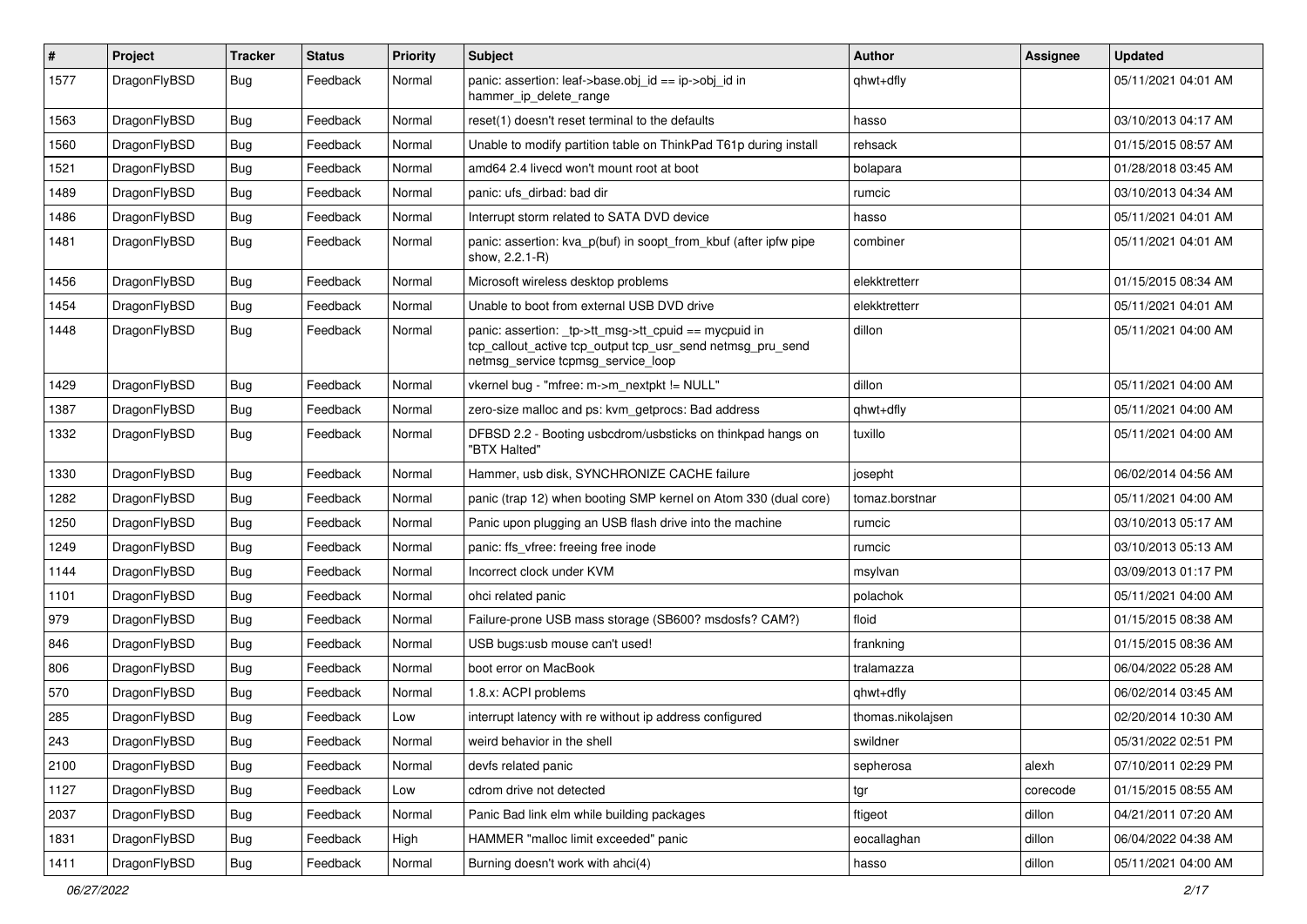| $\vert$ # | Project      | <b>Tracker</b> | <b>Status</b> | <b>Priority</b> | <b>Subject</b>                                                                                            | Author           | Assignee | <b>Updated</b>      |
|-----------|--------------|----------------|---------------|-----------------|-----------------------------------------------------------------------------------------------------------|------------------|----------|---------------------|
| 1593      | DragonFlyBSD | Bug            | Feedback      | Normal          | panic: assertion: $ccb == ap \rightarrow ap\_err\_ccb$ in ahci_put_err_ccb                                | ftigeot          | ftigeot  | 05/15/2022 05:09 AM |
| 385       | DragonFlyBSD | <b>Bug</b>     | Feedback      | Low             | Mail archive address removal                                                                              | justin           | justin   | 03/09/2013 11:24 AM |
| 3205      | DragonFlyBSD | <b>Bug</b>     | Feedback      | High            | Go compiler net test failing                                                                              | t dfbsd          | tuxillo  | 05/10/2021 02:45 AM |
| 1587      | DragonFlyBSD | Bug            | Feedback      | Normal          | can't gdb across fork                                                                                     | corecode         | tuxillo  | 05/11/2021 03:54 AM |
| 1579      | DragonFlyBSD | Bug            | Feedback      | Normal          | dfly 2.4.1 does not like HP DL360G4p and Smart Array 6400 with<br>MSA20                                   | tomaz.borstnar   | tuxillo  | 06/02/2014 02:44 PM |
| 1428      | DragonFlyBSD | Bug            | Feedback      | Low             | POSIX.1e implementation is too old                                                                        | hasso            | tuxillo  | 05/11/2021 04:00 AM |
| 1397      | DragonFlyBSD | <b>Bug</b>     | Feedback      | Normal          | jobs -I output inconsistency when called from script                                                      | Anonymous        | tuxillo  | 05/15/2022 05:07 AM |
| 1287      | DragonFlyBSD | <b>Bug</b>     | Feedback      | Normal          | altq configuration doesn't work                                                                           | corecode         | tuxillo  | 05/11/2021 03:51 AM |
| 911       | DragonFlyBSD | <b>Bug</b>     | Feedback      | Normal          | kldload/kernel linker can exceed malloc reserve and panic system                                          | corecode         | tuxillo  | 05/11/2021 03:51 AM |
| 901       | DragonFlyBSD | <b>Bug</b>     | Feedback      | Normal          | route show needs to get data from all cpus                                                                | corecode         | tuxillo  | 05/11/2021 03:50 AM |
| 847       | DragonFlyBSD | Bug            | Feedback      | Normal          | processes getting stuck on mount point                                                                    | corecode         | tuxillo  | 05/11/2021 03:50 AM |
| 2721      | DragonFlyBSD | Submit         | Feedback      | Low             | Some few zalloc calls to objcache ones replacements                                                       | dclink           | tuxillo  | 05/11/2021 04:08 AM |
| 2717      | DragonFlyBSD | Submit         | Feedback      | Normal          | Out of range numeric handling                                                                             | dclink           | tuxillo  | 05/11/2021 04:08 AM |
| 2438      | DragonFlyBSD | Submit         | Feedback      | Normal          | <b>TRIM</b> fixes                                                                                         | Anonymous        | tuxillo  | 05/11/2021 03:45 AM |
| 293       | DragonFlyBSD | <b>Bug</b>     | Feedback      | Low             | Various updates to the handbook                                                                           | victor           | victor   | 03/10/2013 04:46 AM |
| 3317      | DragonFlyBSD | Bug            | In Progress   | Normal          | Network vtnet0 not working on Hetzner cloud                                                               | mneumann         |          | 06/18/2022 03:55 AM |
| 3310      | DragonFlyBSD | Bug            | In Progress   | Normal          | NVMM+QEMU fail to boot with UEFI: Mem Assist Failed<br>[gpa=0xfffffff0]                                   | liweitianux      |          | 01/11/2022 03:22 PM |
| 3299      | DragonFlyBSD | Bug            | In Progress   | Normal          | DragonFlyBSD reports utterly wrong uptime (most of the time, right<br>after booting in)                   | adrian           |          | 11/11/2021 01:43 PM |
| 3269      | DragonFlyBSD | Bug            | In Progress   | Normal          | Is double-buffer'd buf still required by HAMMER2?                                                         | tkusumi          |          | 05/12/2021 04:09 PM |
| 3113      | DragonFlyBSD | <b>Bug</b>     | In Progress   | Urgent          | Booting vKernel fails due being out of swap space                                                         | tcullen          |          | 05/11/2021 04:14 AM |
| 3111      | DragonFlyBSD | <b>Bug</b>     | In Progress   | High            | Mouse lags every second heavily under X11                                                                 | mneumann         |          | 12/12/2017 09:46 PM |
| 3021      | DragonFlyBSD | Bug            | In Progress   | Normal          | sys/dev/drm/i915/i915_gem_stolen.c:115]: (error) Signed integer<br>overflow for expression '65535<<20'    | dcb              |          | 04/11/2017 12:46 PM |
| 3011      | DragonFlyBSD | <b>Bug</b>     | In Progress   | Normal          | dragonfly/sys/dev/netif/re/re.c: suspicious code?                                                         | dcb              |          | 07/29/2017 01:26 AM |
| 2797      | DragonFlyBSD | Bug            | In Progress   | Low             | vkernels with & without machdep.pmap_mmu_optimize                                                         | yellowrabbit2010 |          | 11/27/2021 08:06 AM |
| 2731      | DragonFlyBSD | <b>Bug</b>     | In Progress   | Normal          | Screen full of random colors when starting Xorg with Intel Haswell<br>HD Graphics P4600                   | jkatzmaier       |          | 11/12/2014 04:08 PM |
| 2631      | DragonFlyBSD | <b>Bug</b>     | In Progress   | Low             | Verify library versioning current with full package build and switch it<br>on (after publishing packages) | tuxillo          |          | 05/11/2021 04:06 AM |
| 2499      | DragonFlyBSD | <b>Bug</b>     | In Progress   | Urgent          | DRAGONFLY_3_2 lockd not responding correctly                                                              | Nerzhul          |          | 01/22/2013 12:47 PM |
| 2414      | DragonFlyBSD | Bug            | In Progress   | Normal          | Lenovo S10 acpi freeze (not new)                                                                          | davshao          |          | 05/11/2021 04:13 AM |
| 2360      | DragonFlyBSD | Bug            | In Progress   | Normal          | Wishlist: virtio driver import                                                                            | vsrinivas        |          | 06/04/2022 04:16 AM |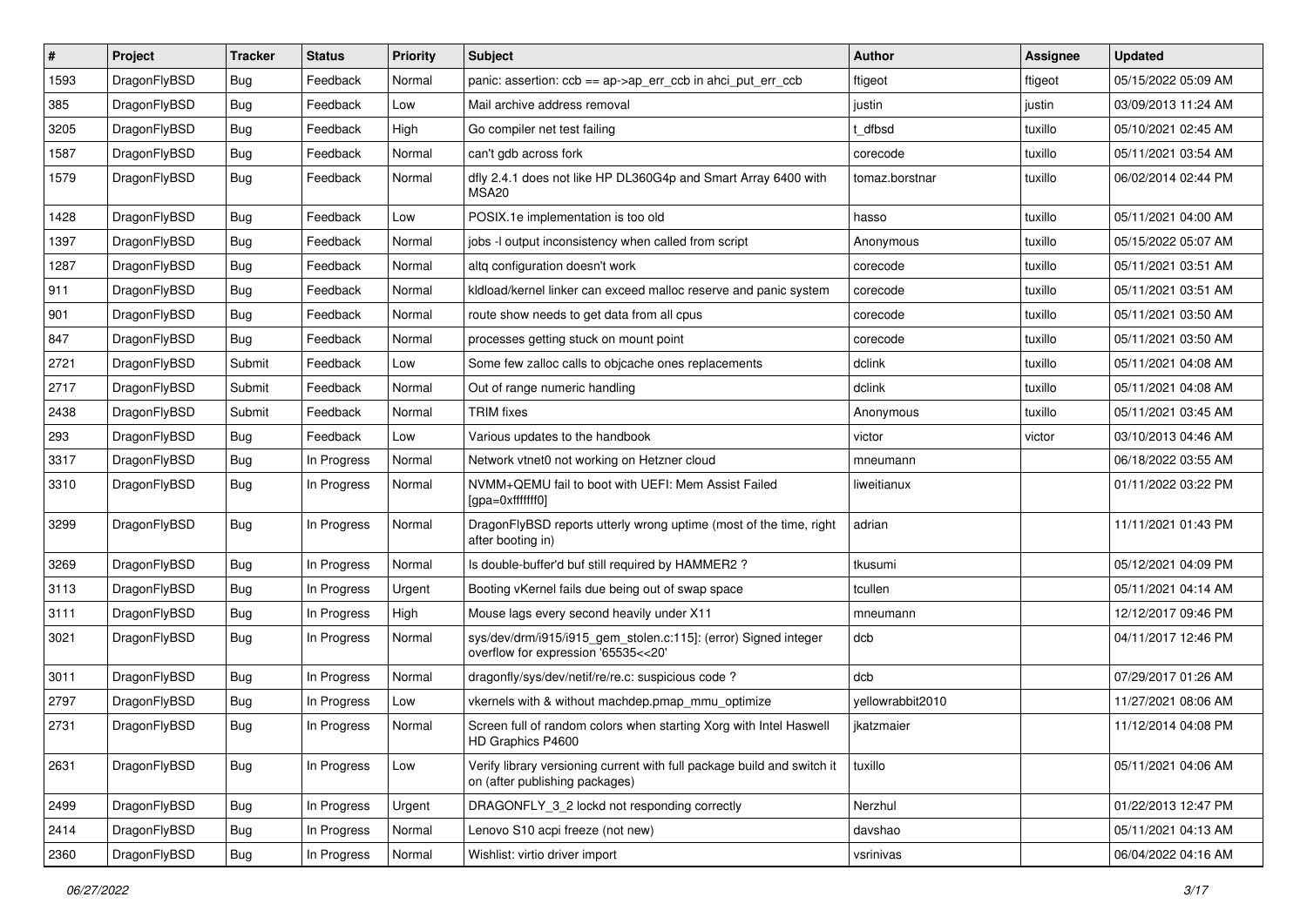| #    | Project      | <b>Tracker</b> | <b>Status</b> | <b>Priority</b> | <b>Subject</b>                                                                            | <b>Author</b>      | Assignee  | <b>Updated</b>      |
|------|--------------|----------------|---------------|-----------------|-------------------------------------------------------------------------------------------|--------------------|-----------|---------------------|
| 2351 | DragonFlyBSD | <b>Bug</b>     | In Progress   | Normal          | DFBSD v3.1.0.579.g44ccf - Stuck during startup, random freezes                            | tuxillo            |           | 04/24/2012 08:21 AM |
| 2345 | DragonFlyBSD | Bug            | In Progress   | Normal          | DFBSD v3.1.0.457.gd679f - NFS panic on diskless station                                   | tuxillo            |           | 04/07/2012 05:22 PM |
| 2296 | DragonFlyBSD | Bug            | In Progress   | High            | panic: assertion "m->wire count > 0" failed                                               | thomas.nikolajsen  |           | 08/30/2012 06:09 AM |
| 2282 | DragonFlyBSD | Bug            | In Progress   | Normal          | gdb segfaults with certain corefiles                                                      | tuxillo            |           | 01/18/2012 04:40 PM |
| 2013 | DragonFlyBSD | Bug            | In Progress   | Normal          | oversized DMA request loop                                                                | josepht            |           | 05/11/2021 04:06 AM |
| 1749 | DragonFlyBSD | Bug            | In Progress   | Normal          | HAMMER fsstress panic in hammer_flush_inode_core<br>'ip->flush_state != HAMMER_FST_FLUSH' | vsrinivas          |           | 05/11/2021 04:06 AM |
| 1744 | DragonFlyBSD | Bug            | In Progress   | Normal          | HAMMER fsstress panic in hammer_setup_child_callback                                      | vsrinivas          |           | 05/11/2021 04:05 AM |
| 1669 | DragonFlyBSD | Bug            | In Progress   | Normal          | Drive wont open using button                                                              | elekktretterr      |           | 02/29/2012 12:05 PM |
| 1661 | DragonFlyBSD | Bug            | In Progress   | Normal          | panic on password entry mount smb filesystem                                              | vsrinivas          |           | 11/27/2021 08:29 AM |
| 1502 | DragonFlyBSD | Bug            | In Progress   | Normal          | Lock while deleting files from nohistory HAMMER directories                               | hasso              |           | 03/10/2013 04:28 AM |
| 1368 | DragonFlyBSD | Bug            | In Progress   | Normal          | suspend signal race?                                                                      | qhwt+dfly          |           | 05/11/2021 03:51 AM |
| 1336 | DragonFlyBSD | Bug            | In Progress   | Normal          | Still looking for reports of missed directory entries w/ HAMMER                           | dillon             |           | 05/11/2021 04:00 AM |
| 1307 | DragonFlyBSD | Bug            | In Progress   | Normal          | hammer tid -2 shows unexpected result                                                     | corecode           |           | 10/18/2016 05:29 PM |
| 1218 | DragonFlyBSD | Bug            | In Progress   | Normal          | panic: assertion: $error == 0$ in hammer start transaction                                | rumcic             |           | 05/11/2021 04:00 AM |
| 1181 | DragonFlyBSD | Bug            | In Progress   | Normal          | ACX111 panic                                                                              | elekktretterr      |           | 05/11/2021 04:00 AM |
| 1148 | DragonFlyBSD | Bug            | In Progress   | Low             | BCM4311 wireless network adapter detected but not functional                              | archimedes.gaviola |           | 05/11/2021 04:00 AM |
| 884  | DragonFlyBSD | Bug            | In Progress   | High            | Performance/memory problems under filesystem IO load                                      | hasso              |           | 05/11/2021 03:50 AM |
| 725  | DragonFlyBSD | <b>Bug</b>     | In Progress   | Low             | 'make distribution' fails w/'ro' /usr/obj                                                 | c.turner           |           | 03/09/2013 01:01 PM |
| 604  | DragonFlyBSD | <b>Bug</b>     | In Progress   | Normal          | 1.8.1-RELEASE - clock runs fast on mainboard ASUS P5A-B                                   | yeti               |           | 05/11/2021 03:55 AM |
| 331  | DragonFlyBSD | <b>Bug</b>     | In Progress   | Normal          | ftpsesame (aka Bridging S01E03)                                                           | bastyaelvtars      |           | 03/09/2013 12:28 PM |
| 1398 | DragonFlyBSD | Submit         | In Progress   | Normal          | hdestroy(3) restricts hash key to point to malloc'ed space                                | Anonymous          |           | 08/20/2021 04:06 PM |
| 2353 | DragonFlyBSD | <b>Bug</b>     | In Progress   | Normal          | panic: assertion "gd->gd_spinlocks_wr == 0" failed in<br>bsd4 schedulerclock              | jaydg              | alexh     | 11/28/2012 01:57 AM |
| 2819 | DragonFlyBSD | <b>Bug</b>     | In Progress   | Normal          | Random micro system freezes after a week of uptime                                        | ftigeot            | dillon    | 08/16/2015 08:46 PM |
| 3031 | DragonFlyBSD | Submit         | In Progress   | Normal          | Update drm/radeon to Linux 4.7.10 as much as possible                                     | davshao            | ftigeot   | 08/19/2021 12:33 PM |
| 2549 | DragonFlyBSD | <b>Bug</b>     | In Progress   | Normal          | netgraph7: Kernel page fault.                                                             | russiane39         | nant      | 05/10/2013 11:20 PM |
| 168  | DragonFlyBSD | <b>Bug</b>     | In Progress   | Normal          | Livelocked limit engaged while trying to setup IPW wireless                               | mschacht           | sepherosa | 05/11/2021 04:05 AM |
| 1302 | DragonFlyBSD | <b>Bug</b>     | In Progress   | Normal          | Checkpoint regression?                                                                    | sjg                | sjg       | 07/10/2013 05:22 PM |
| 3318 | DragonFlyBSD | <b>Bug</b>     | In Progress   | Normal          | Segmenation fault when a process resumed with checkpt exits                               | zabolekar          | tuxillo   | 06/18/2022 08:24 AM |
| 3295 | DragonFlyBSD | <b>Bug</b>     | In Progress   | Normal          | Adapt devel/libvirt for nvmm                                                              | tuxillo            | tuxillo   | 11/03/2021 04:56 PM |
| 3028 | DragonFlyBSD | <b>Bug</b>     | In Progress   | Normal          | installer: confusion of set/get disk encryption passphrase dialogs                        | liweitianux        | tuxillo   | 06/03/2022 05:13 PM |
| 2358 | DragonFlyBSD | Bug            | In Progress   | Normal          | DFBSD v3.0.2.32.g928ca - panic: hammer: insufficient undo FIFO<br>space!                  | tuxillo            | tuxillo   | 05/10/2021 02:50 AM |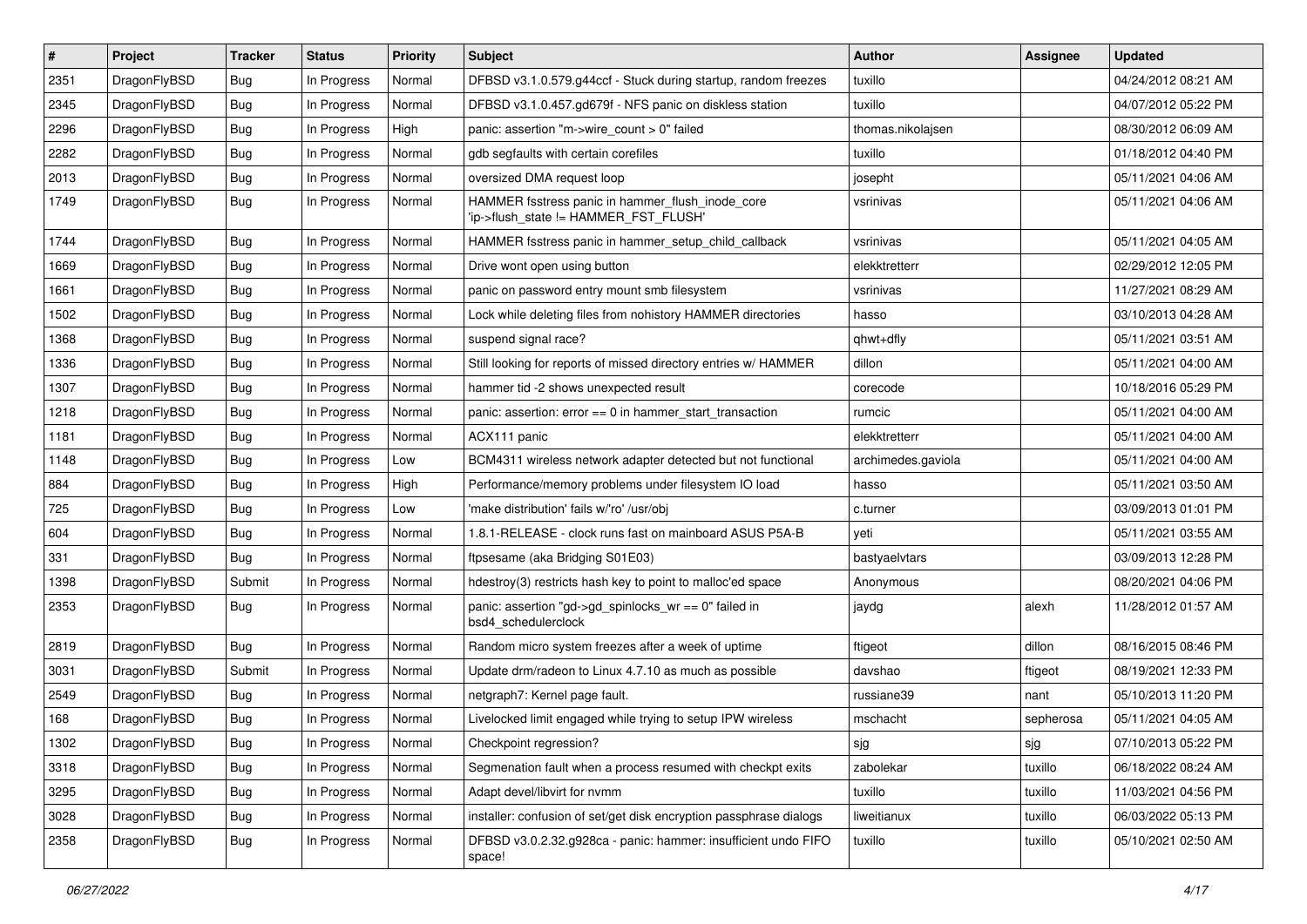| $\vert$ # | Project      | <b>Tracker</b> | <b>Status</b> | <b>Priority</b> | <b>Subject</b>                                                                                            | <b>Author</b>    | Assignee | <b>Updated</b>      |
|-----------|--------------|----------------|---------------|-----------------|-----------------------------------------------------------------------------------------------------------|------------------|----------|---------------------|
| 1921      | DragonFlyBSD | <b>Bug</b>     | In Progress   | Normal          | we miss mlockall                                                                                          | alexh            | tuxillo  | 06/18/2022 04:08 AM |
| 1819      | DragonFlyBSD | <b>Bug</b>     | In Progress   | Low             | truss - Major revamping task list                                                                         | tuxillo          | tuxillo  | 11/27/2021 08:45 AM |
| 1584      | DragonFlyBSD | <b>Bug</b>     | In Progress   | Normal          | can't use ssh from jail: debug1: read passphrase: can't open<br>/dev/tty: Device busy                     | corecode         | tuxillo  | 05/11/2021 03:53 AM |
| 1583      | DragonFlyBSD | Bug            | In Progress   | Normal          | panic: assertion: cursor->trans->sync_lock_refs > 0 in<br>hammer_recover_cursor                           | corecode         | tuxillo  | 05/11/2021 03:53 AM |
| 1547      | DragonFlyBSD | <b>Bug</b>     | In Progress   | Normal          | disklabel64 automatic sizing                                                                              | corecode         | tuxillo  | 05/11/2021 03:52 AM |
| 1528      | DragonFlyBSD | <b>Bug</b>     | In Progress   | Normal          | ktrace does not show proper return values for pipe(2)                                                     | corecode         | tuxillo  | 05/11/2021 03:52 AM |
| 1475      | DragonFlyBSD | <b>Bug</b>     | In Progress   | Normal          | kernel blocks with low memory and syscons setting a high res mode<br>/ scrollback                         | corecode         | tuxillo  | 05/11/2021 03:52 AM |
| 1469      | DragonFlyBSD | <b>Bug</b>     | In Progress   | Normal          | Hammer history security concern                                                                           | corecode         | tuxillo  | 05/11/2021 03:52 AM |
| 1390      | DragonFlyBSD | <b>Bug</b>     | In Progress   | Normal          | Use id_t type for {get,set}priority()                                                                     | Anonymous        | tuxillo  | 07/05/2019 02:18 AM |
| 1030      | DragonFlyBSD | <b>Bug</b>     | In Progress   | Normal          | msdosfs umount panic                                                                                      | corecode         | tuxillo  | 05/11/2021 03:51 AM |
| 998       | DragonFlyBSD | <b>Bug</b>     | In Progress   | Normal          | Unconfiguring a vn while it is mounted                                                                    | rumcic           | tuxillo  | 05/11/2021 04:00 AM |
| 781       | DragonFlyBSD | <b>Bug</b>     | In Progress   | Normal          | fdisk uses wrong geometry on usb flash drives                                                             | corecode         | tuxillo  | 05/11/2021 03:50 AM |
| 742       | DragonFlyBSD | <b>Bug</b>     | In Progress   | Normal          | umount problems with multiple mounts                                                                      | corecode         | tuxillo  | 06/25/2022 04:02 AM |
| 3160      | DragonFlyBSD | Submit         | In Progress   | Normal          | State the implementation difference in pkill/pgrep manual                                                 | sevan            | tuxillo  | 06/03/2022 05:15 PM |
| 3145      | DragonFlyBSD | Submit         | In Progress   | Normal          | Update libelf to FreeBSD 12 current and build as base library usable<br>by ports                          | davshao          | tuxillo  | 08/20/2021 03:58 PM |
| 1700      | DragonFlyBSD | Submit         | In Progress   | Normal          | skip boot2 menu on <enter></enter>                                                                        | Johannes.Hofmann | tuxillo  | 05/15/2022 08:35 AM |
| 3089      | DragonFlyBSD | Bug            | In Progress   | Normal          | vtnet(4) - disable TCP checksum offload by default                                                        | jlane            | vadaszi  | 05/11/2021 04:14 AM |
| 2391      | DragonFlyBSD | Bug            | In Progress   | Normal          | System lock with ahci and acpi enabled on ATI RS690 chipset with<br>SMB600 sata controller                | jorisgio         | vadaszi  | 06/03/2015 03:51 PM |
| 3316      | DragonFlyBSD | <b>Bug</b>     | <b>New</b>    | Normal          | hammer2 dirent create() allows creating >1 dirents with the same<br>name                                  | tkusumi          |          | 06/05/2022 12:35 PM |
| 3313      | DragonFlyBSD | <b>Bug</b>     | <b>New</b>    | Normal          | Can't boot from my live USB at all. The kernel loading process<br>hangs.                                  | rempas           |          | 06/03/2022 12:16 AM |
| 3311      | DragonFlyBSD | <b>Bug</b>     | New           | Low             | TrueCrypt support may cause kernel crash                                                                  | arcade@b1t.name  |          | 04/29/2022 06:19 AM |
| 3302      | DragonFlyBSD | <b>Bug</b>     | New           | Normal          | Will not boot on System76 Lemur Pro (lemp10)                                                              | piecuch          |          | 11/03/2021 10:21 AM |
| 3301      | DragonFlyBSD | Bug            | New           | Normal          | Gkrellm from the packages is not showing logged in users in main<br>window, logged in users always $== 0$ | adrian           |          | 01/08/2022 04:24 AM |
| 3300      | DragonFlyBSD | <b>Bug</b>     | New           | Normal          | Running Xvnc from TigerVNC package through the INETD daemon<br>in TCP WAIT mode fails hard                | adrian           |          | 01/08/2022 04:25 AM |
| 3298      | DragonFlyBSD | Bug            | New           | Normal          | Running "w" and having logged in via XDM through VNC, "w" prints<br>an extra error message                | piecuch          |          | 10/25/2021 09:16 AM |
| 3284      | DragonFlyBSD | <b>Bug</b>     | New           | Normal          | Wrong towlower() result for U+038A                                                                        | bhaible          |          | 07/10/2021 03:34 AM |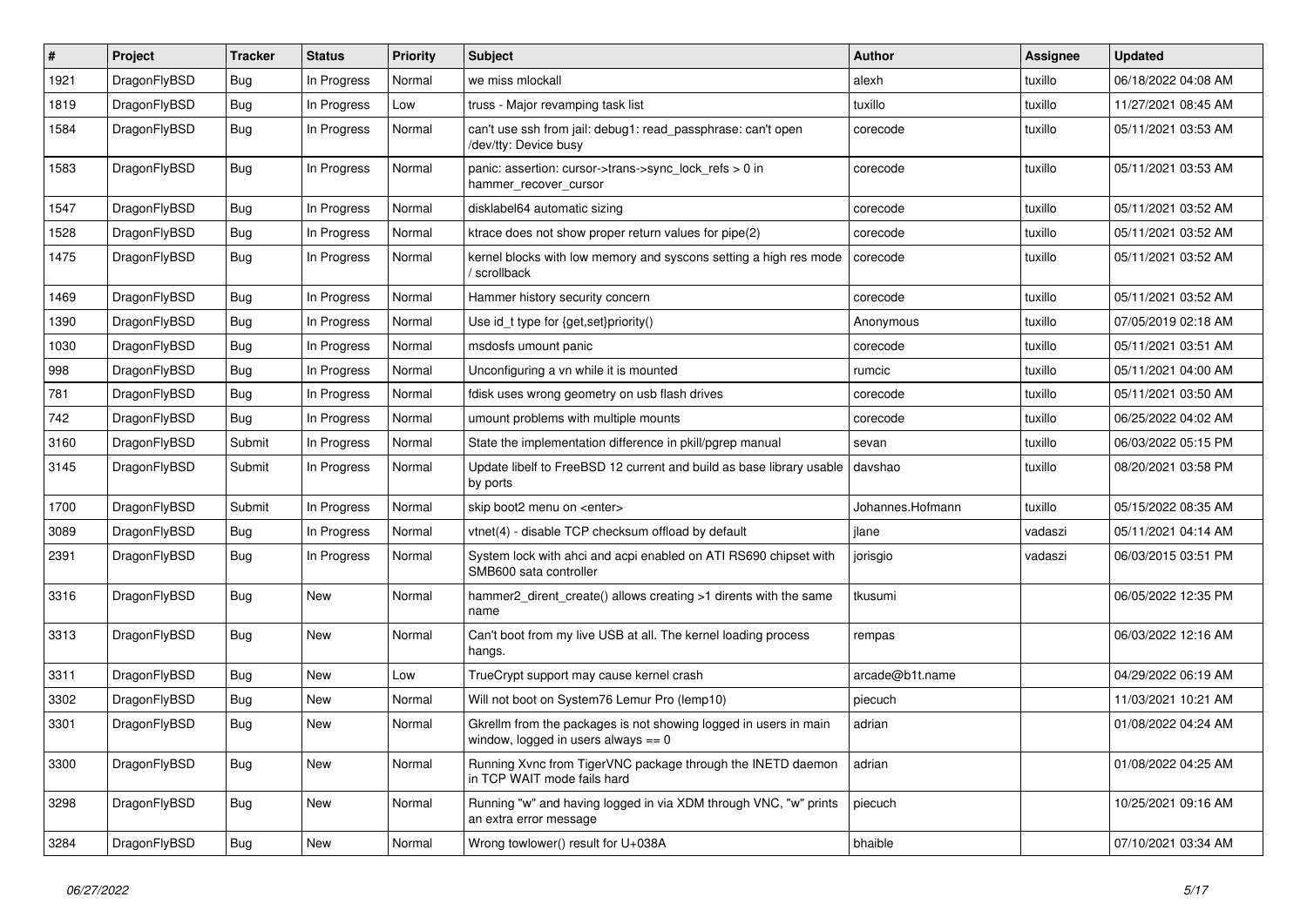| $\vert$ # | Project      | <b>Tracker</b> | <b>Status</b> | <b>Priority</b> | <b>Subject</b>                                                                          | <b>Author</b>     | Assignee | <b>Updated</b>      |
|-----------|--------------|----------------|---------------|-----------------|-----------------------------------------------------------------------------------------|-------------------|----------|---------------------|
| 3283      | DragonFlyBSD | Bug            | New           | Normal          | mknodat() cannot create FIFOs                                                           | bhaible           |          | 07/10/2021 03:34 AM |
| 3282      | DragonFlyBSD | <b>Bug</b>     | <b>New</b>    | Normal          | unexpected errno value from fopen()                                                     | bhaible           |          | 07/10/2021 03:34 AM |
| 3281      | DragonFlyBSD | <b>Bug</b>     | <b>New</b>    | Normal          | Crash after leaving unattended for a while                                              | bhaible           |          | 07/10/2021 03:32 AM |
| 3280      | DragonFlyBSD | Bug            | <b>New</b>    | Normal          | KMS console and i915(4) not working in 6.0                                              | cmusser           |          | 07/10/2021 03:35 AM |
| 3278      | DragonFlyBSD | <b>Bug</b>     | New           | Normal          | Second screen image is distorted                                                        | arcade@b1t.name   |          | 07/10/2021 03:36 AM |
| 3266      | DragonFlyBSD | <b>Bug</b>     | New           | High            | Filesystems broken due to "KKASSERT(count &<br>TOK COUNTMASK);"                         | tkusumi           |          | 03/15/2021 01:21 PM |
| 3252      | DragonFlyBSD | <b>Bug</b>     | <b>New</b>    | Normal          | tcsetattr/tcgetattr set errno incorrectly on non-TTY                                    | tonyc             |          | 10/26/2020 09:34 PM |
| 3249      | DragonFlyBSD | Bug            | <b>New</b>    | Normal          | HAMMER2 fsync(2) not working properly                                                   | tkusumi           |          | 09/21/2020 07:07 AM |
| 3247      | DragonFlyBSD | Bug            | <b>New</b>    | Normal          | Kernel panic doing nothing much                                                         | phma              |          | 09/12/2020 11:40 PM |
| 3246      | DragonFlyBSD | Bug            | New           | Normal          | HAMMER2 unable to handle ENOSPC properly                                                | tkusumi           |          | 09/04/2020 11:11 AM |
| 3245      | DragonFlyBSD | <b>Bug</b>     | <b>New</b>    | Normal          | panic: free: guard1x fail, i915 load from loader.conf                                   | polachok          |          | 08/21/2020 10:36 AM |
| 3243      | DragonFlyBSD | <b>Bug</b>     | New           | Normal          | SMART status not reported properly for SSD disks                                        | daftaupe          |          | 09/09/2020 11:03 PM |
| 3240      | DragonFlyBSD | <b>Bug</b>     | <b>New</b>    | High            | compile error because of openssl with /usr/dports/security/rhash for<br>mysgl 8 install | <b>UlasSAYGIN</b> |          | 06/04/2020 08:05 AM |
| 3239      | DragonFlyBSD | <b>Bug</b>     | <b>New</b>    | Normal          | unable to SIGKILL glitched emacs                                                        | piecuch           |          | 05/26/2020 03:30 AM |
| 3238      | DragonFlyBSD | <b>Bug</b>     | <b>New</b>    | Normal          | race conditions when printing from vkernel console                                      | piecuch           |          | 05/19/2020 02:50 PM |
| 3235      | DragonFlyBSD | <b>Bug</b>     | <b>New</b>    | Normal          | Kernel panic in devfs_vnops.c                                                           | mneumann          |          | 04/28/2020 07:00 AM |
| 3231      | DragonFlyBSD | <b>Bug</b>     | <b>New</b>    | Normal          | wifi drops on 5.8                                                                       | tse               |          | 04/06/2020 05:08 AM |
| 3228      | DragonFlyBSD | <b>Bug</b>     | <b>New</b>    | Low             | pfi kif unref: state refcount $\leq 0$ in dmesq                                         | justin            |          | 03/05/2021 06:39 AM |
| 3226      | DragonFlyBSD | Bug            | <b>New</b>    | Normal          | Xorg freezes in vm: thread stuck in "objtrm1"                                           | peeter            |          | 04/08/2020 02:10 AM |
| 3225      | DragonFlyBSD | <b>Bug</b>     | New           | Normal          | nfsd freeze when using gemu                                                             | tse               |          | 03/17/2020 11:52 AM |
| 3224      | DragonFlyBSD | <b>Bug</b>     | New           | Normal          | Kernel panic when trying to ping6                                                       | zhtw              |          | 03/08/2020 08:55 AM |
| 3222      | DragonFlyBSD | <b>Bug</b>     | <b>New</b>    | Normal          | gcc - undefined reference to '__atomic_load' (missing libatomic?)                       | mneumann          |          | 02/08/2020 02:45 AM |
| 3219      | DragonFlyBSD | <b>Bug</b>     | <b>New</b>    | Normal          | x11/xorg port can not be build                                                          | <b>UlasSAYGIN</b> |          | 03/31/2020 08:57 AM |
| 3218      | DragonFlyBSD | Bug            | <b>New</b>    | Normal          | Kernel panics are not sent to comconsole when booted over EFI                           | mqudsi            |          | 12/02/2019 08:52 PM |
| 3217      | DragonFlyBSD | Bug            | New           | Normal          | rescue tools: make install fails if rescue folder doesn't exist                         | t dfbsd           |          | 11/27/2019 08:16 PM |
| 3215      | DragonFlyBSD | <b>Bug</b>     | <b>New</b>    | Normal          | Hang in tcdrain(3) after write(3)                                                       | noloader          |          | 11/25/2019 03:08 PM |
| 3209      | DragonFlyBSD | <b>Bug</b>     | <b>New</b>    | Normal          | svc has some minor bugs                                                                 | arcade@b1t.name   |          | 10/24/2019 09:08 AM |
| 3208      | DragonFlyBSD | <b>Bug</b>     | <b>New</b>    | Normal          | Crash related to nfsd                                                                   | tse               |          | 06/11/2020 05:52 AM |
| 3199      | DragonFlyBSD | Bug            | <b>New</b>    | Normal          | PFS label not found panic                                                               | tse               |          | 08/21/2019 03:51 AM |
| 3197      | DragonFlyBSD | Bug            | New           | Normal          | DragonFly upgrades                                                                      | tse               |          | 04/18/2020 04:18 PM |
| 3196      | DragonFlyBSD | <b>Bug</b>     | <b>New</b>    | Normal          | test issue after redmine upgrade (2)                                                    | tuxillo           |          | 07/05/2019 04:33 AM |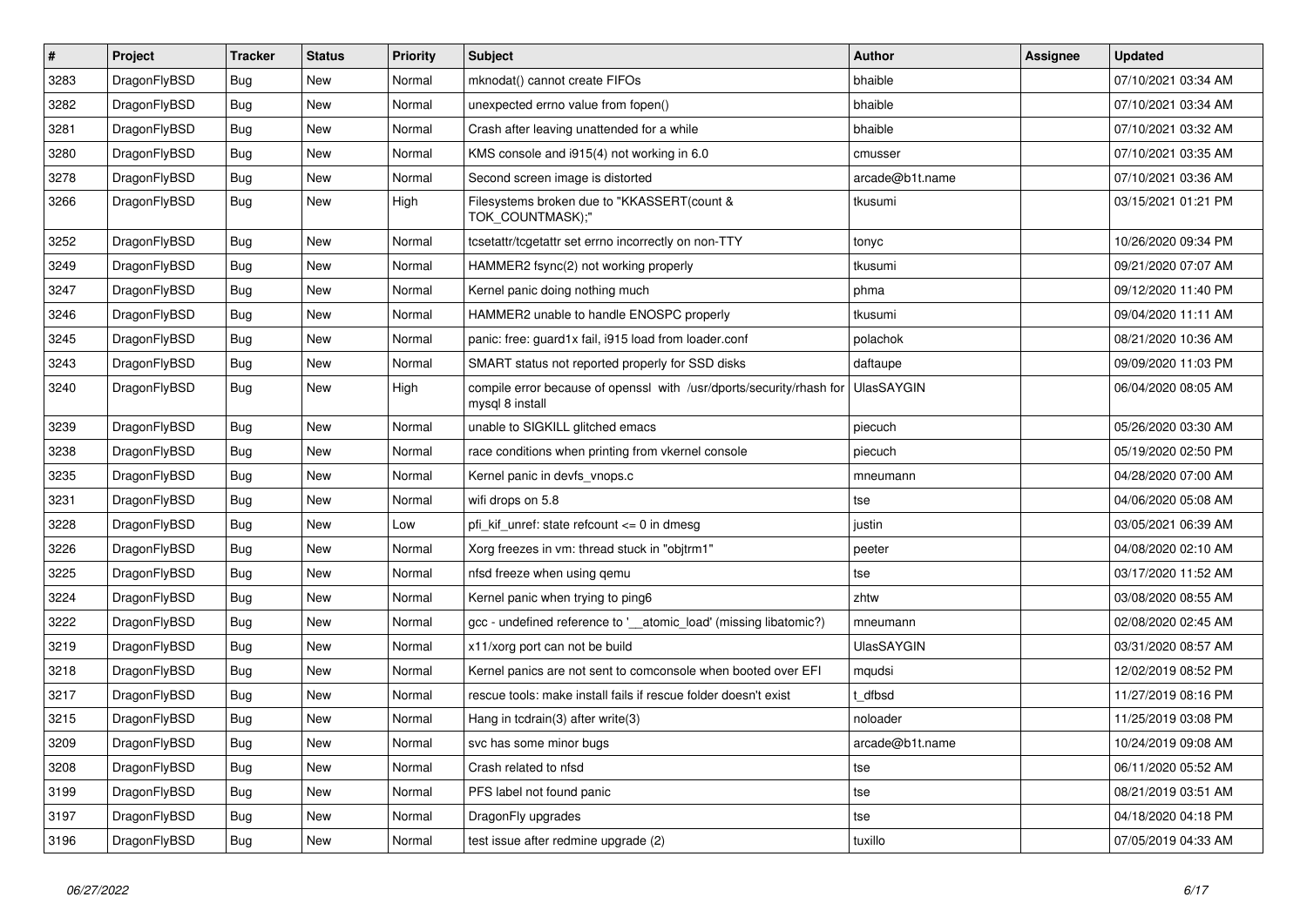| #    | Project      | <b>Tracker</b> | <b>Status</b> | <b>Priority</b> | <b>Subject</b>                                                                                                                                              | <b>Author</b>          | Assignee | <b>Updated</b>      |
|------|--------------|----------------|---------------|-----------------|-------------------------------------------------------------------------------------------------------------------------------------------------------------|------------------------|----------|---------------------|
| 3194 | DragonFlyBSD | Bug            | New           | High            | Hammer kernel crash on mirror-stream of PFS after upgrade<br>(assertion "cursor->flags &<br>HAMMER_CURSOR_ITERATE_CHECK" failed in<br>hammer_btree_iterate) | Anonymous              |          | 06/29/2019 01:32 PM |
| 3189 | DragonFlyBSD | <b>Bug</b>     | <b>New</b>    | Normal          | Allow DragonFly Mail Agent to accept an alternate config via<br>command line switch                                                                         | iang                   |          | 08/16/2021 12:42 AM |
| 3184 | DragonFlyBSD | Bug            | New           | Normal          | tsleep(9) return value when PCATCH specified                                                                                                                | tkusumi                |          | 04/03/2019 06:49 AM |
| 3170 | DragonFlvBSD | <b>Bug</b>     | <b>New</b>    | Normal          | repeatable nfsd crash                                                                                                                                       | tse                    |          | 06/11/2020 05:52 AM |
| 3165 | DragonFlyBSD | <b>Bug</b>     | <b>New</b>    | Normal          | Looping at boot time                                                                                                                                        | gop                    |          | 12/28/2018 01:04 PM |
| 3157 | DragonFlyBSD | <b>Bug</b>     | <b>New</b>    | Normal          | TP-Link UE300 not working in 5.2-RELEASE                                                                                                                    | tuxillo                |          | 11/15/2018 02:08 PM |
| 3143 | DragonFlyBSD | <b>Bug</b>     | <b>New</b>    | Normal          | assertion "0" failed in hammer2 inode xop chain sync                                                                                                        | cbin                   |          | 07/18/2018 12:50 PM |
| 3141 | DragonFlyBSD | <b>Bug</b>     | New           | Normal          | dhclient blocks boot process                                                                                                                                | rowo                   |          | 12/16/2018 11:01 AM |
| 3139 | DragonFlyBSD | Bug            | <b>New</b>    | Normal          | USB Mouse Does Not Work in DragonflyBSD guest on VirtualBox                                                                                                 | chiguy1256             |          | 06/24/2018 10:14 PM |
| 3134 | DragonFlyBSD | <b>Bug</b>     | <b>New</b>    | Normal          | RFC 3021 (/31 networks) appear to be unsupported                                                                                                            | jailbird               |          | 05/16/2018 11:03 PM |
| 3132 | DragonFlyBSD | Bug            | <b>New</b>    | Low             | unifdef mined                                                                                                                                               | bcallah                |          | 04/26/2018 08:34 PM |
| 3129 | DragonFlyBSD | <b>Bug</b>     | New           | High            | Kernel panic with 5.2.0 on A2SDi-4C-HLN4F                                                                                                                   | stateless              |          | 04/24/2018 12:50 AM |
| 3124 | DragonFlyBSD | <b>Bug</b>     | <b>New</b>    | High            | DragonFlyBSD 5.0.2 with Hammer2 with UEFI install doesn't boot                                                                                              | wiesl                  |          | 06/18/2019 05:07 AM |
| 3120 | DragonFlyBSD | Bug            | <b>New</b>    | Normal          | Intel AC 8260 firmware does not load                                                                                                                        | Vintodrimmer           |          | 08/28/2018 03:30 AM |
| 3117 | DragonFlyBSD | <b>Bug</b>     | New           | Normal          | Problem with colours if "intel" video-driver used                                                                                                           | dpostolov              |          | 01/07/2018 11:35 PM |
| 3116 | DragonFlyBSD | Bug            | New           | Normal          | da0 detects on very big volume if to _remove_ usb install stick and<br>reboot on Intel NUC5PPYH                                                             | dpostolov              |          | 01/07/2018 09:40 PM |
| 3110 | DragonFlyBSD | Bug            | <b>New</b>    | Normal          | crash with ipfw3 under load                                                                                                                                 | bnegre82               |          | 12/09/2017 06:22 AM |
| 3107 | DragonFlyBSD | <b>Bug</b>     | <b>New</b>    | Low             | ACPI interrupt storm when loading i915 on Lenovo T460                                                                                                       | oyvinht                |          | 07/15/2020 07:01 AM |
| 3101 | DragonFlyBSD | <b>Bug</b>     | New           | Low             | PFI CGI install not working in dragonflybsd 5.0.1 USB install                                                                                               | bnegre82               |          | 05/11/2021 04:14 AM |
| 3076 | DragonFlyBSD | <b>Bug</b>     | <b>New</b>    | Normal          | sys/dev/netif/ig hal/e1000 ich8lan.c:1594: sanity checking mixup?                                                                                           | dcb                    |          | 10/11/2017 01:58 AM |
| 3052 | DragonFlyBSD | Bug            | <b>New</b>    | Normal          | panic DragonFly v4.8.1-RELEASE by mounting a malformed NTFS<br>image [64.000]                                                                               | open.source@ribose.com |          | 08/14/2017 03:22 AM |
| 3051 | DragonFlyBSD | Bug            | New           | Normal          | panic DragonFly v4.8.1-RELEASE by mounting a malformed NTFS<br>image [12.000]                                                                               | open.source@ribose.com |          | 08/14/2017 03:20 AM |
| 3049 | DragonFlyBSD | Bug            | <b>New</b>    | Normal          | panic DragonFly v4.8.1-RELEASE by mounting a malformed<br>msdosfs image [12.128]                                                                            | open.source@ribose.com |          | 08/14/2017 02:53 AM |
| 3047 | DragonFlyBSD | Bug            | New           | Normal          | <b>HAMMER</b> critical write error                                                                                                                          | samuel                 |          | 06/19/2019 09:50 AM |
| 3036 | DragonFlyBSD | <b>Bug</b>     | New           | Normal          | panic in icmp_redirect_start() ASSERT_IN_NETISR(0)                                                                                                          | tautolog               |          | 05/11/2017 07:27 PM |
| 3035 | DragonFlyBSD | <b>Bug</b>     | New           | Normal          | panic: assertion "cpu >= 0 && cpu < ncpus" failed in netisr_cpuport<br>at /usr/src/sys/net/netisr2.h:87                                                     | masu                   |          | 05/11/2017 01:24 AM |
| 3029 | DragonFlyBSD | <b>Bug</b>     | New           | Normal          | Running DflyBSD 4.8 on FreeBSD bhyve as a guest                                                                                                             | iron                   |          | 05/13/2022 04:33 AM |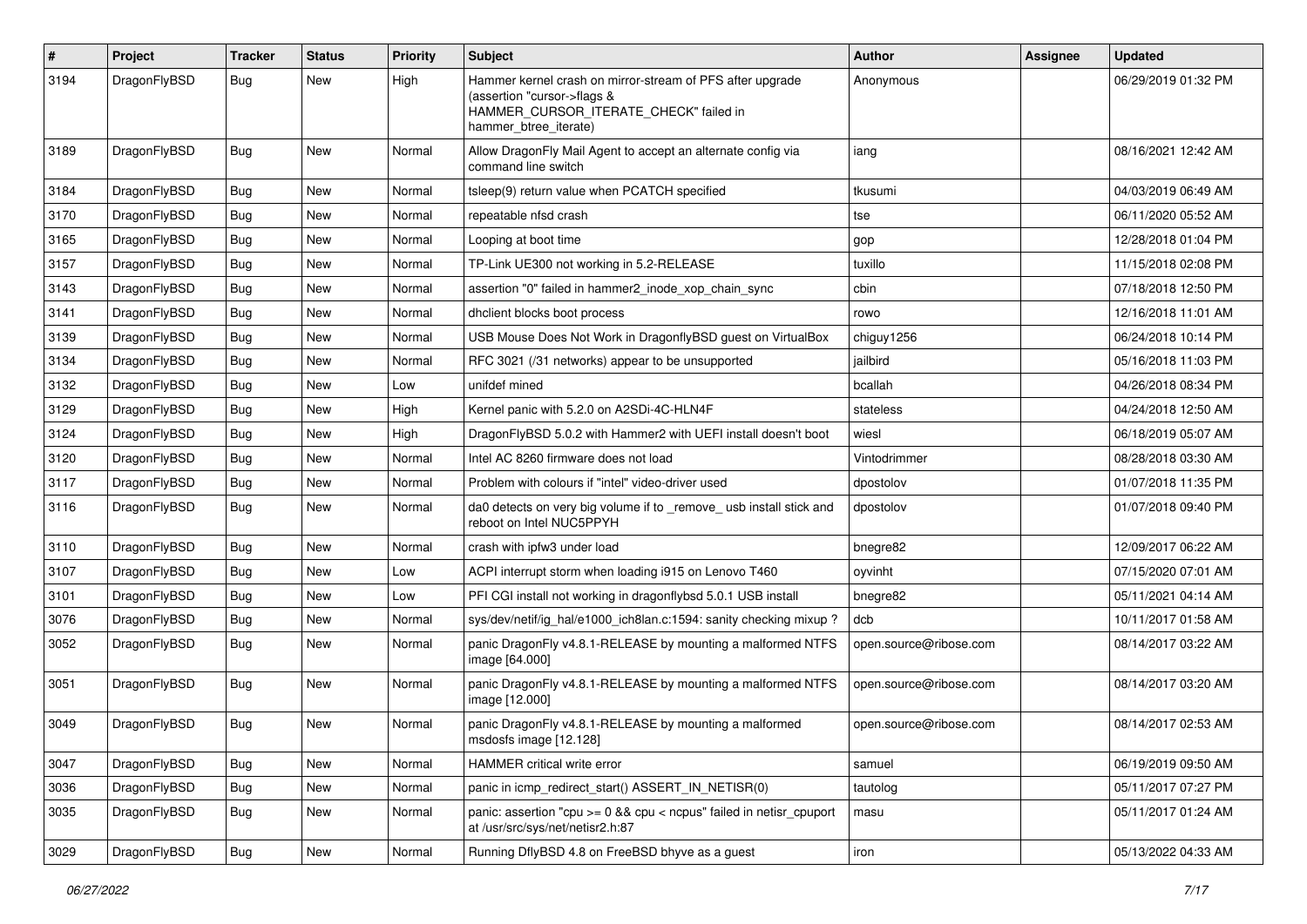| #    | Project      | <b>Tracker</b> | <b>Status</b> | <b>Priority</b> | Subject                                                                                                       | Author          | Assignee | <b>Updated</b>      |
|------|--------------|----------------|---------------|-----------------|---------------------------------------------------------------------------------------------------------------|-----------------|----------|---------------------|
| 3025 | DragonFlyBSD | <b>Bug</b>     | <b>New</b>    | Normal          | sys/dev/powermng/powernow/powernow.c:284: bad comparison?                                                     | dcb             |          | 09/23/2017 07:45 AM |
| 3024 | DragonFlyBSD | <b>Bug</b>     | <b>New</b>    | Low             | sys/dev/netif/wi/if wi.c:1090]: (style) Redundant condition                                                   | dcb             |          | 04/11/2017 11:56 AM |
| 3022 | DragonFlyBSD | <b>Bug</b>     | <b>New</b>    | Normal          | sys/dev/netif/ath/ath/if ath.c:2142: strange bitmask?                                                         | dcb             |          | 04/11/2017 11:49 AM |
| 3018 | DragonFlyBSD | Bug            | <b>New</b>    | Normal          | sys/bus/u4b/wlan/if_run.c:5464]: (style) Redundant condition                                                  | dcb             |          | 04/11/2017 11:26 AM |
| 3006 | DragonFlyBSD | Bug            | <b>New</b>    | Normal          | boot0cfg: panic in kern_udev.c in function _udev_dict_set_cstr when<br>installing in VirtualBox               | MichiGreat      |          | 04/01/2017 02:22 PM |
| 2994 | DragonFlyBSD | Bug            | New           | Normal          | Intermittent boot hangs after git: hammer - HAMMER Version 7                                                  | davshao         |          | 03/30/2017 02:06 PM |
| 2972 | DragonFlyBSD | <b>Bug</b>     | <b>New</b>    | Normal          | ipfw3 "deny to me" does not work correctly                                                                    | mneumann        |          | 12/27/2016 12:11 PM |
| 2970 | DragonFlyBSD | Bug            | <b>New</b>    | Normal          | kernel 4.7: "Is -I" causes panic on UDF filesystem: "bgetvp -<br>overlapping buffer"                          | peeter          |          | 12/21/2016 02:46 AM |
| 2936 | DragonFlyBSD | <b>Bug</b>     | <b>New</b>    | Normal          | loader.efi crashes while loading kernel                                                                       | spaceille       |          | 08/20/2016 06:17 AM |
| 2931 | DragonFlyBSD | Bug            | <b>New</b>    | Low             | 'gdb' of 'vkernel' unable to print backtrace                                                                  | tofergus        |          | 07/26/2016 01:51 PM |
| 2930 | DragonFlyBSD | <b>Bug</b>     | <b>New</b>    | High            | 'objcache' causes panic during 'nfs_readdir'                                                                  | tofergus        |          | 07/26/2016 01:09 PM |
| 2924 | DragonFlyBSD | <b>Bug</b>     | New           | Normal          | cat -v fails to tag characters in extended table with M- prefix with<br>some locales                          | sevan           |          | 07/11/2016 07:18 AM |
| 2917 | DragonFlyBSD | <b>Bug</b>     | New           | Normal          | da8: reading primary partition table: error accessing offset<br>000000000000 for 512                          | liweitianux     |          | 05/11/2021 08:43 PM |
| 2915 | DragonFlyBSD | Bug            | <b>New</b>    | High            | Hammer mirror-copy problem                                                                                    | t dfbsd         |          | 08/25/2016 05:28 AM |
| 2898 | DragonFlyBSD | <b>Bug</b>     | <b>New</b>    | Normal          | HAMMER panic                                                                                                  | pavalos         |          | 11/03/2018 07:05 AM |
| 2892 | DragonFlyBSD | Bug            | <b>New</b>    | Normal          | swap pager:indefinite wait bufferf error                                                                      | lhmwzy          |          | 02/21/2016 10:32 PM |
| 2891 | DragonFlyBSD | Bug            | <b>New</b>    | Normal          | Kernel panic in IEEE802.11 related code                                                                       | shamaz          |          | 05/29/2016 05:49 PM |
| 2890 | DragonFlyBSD | <b>Bug</b>     | New           | Normal          | not able to boot usb installer on Toshiba Chromebook 2                                                        | johnnywhishbone |          | 02/22/2016 03:42 AM |
| 2887 | DragonFlyBSD | Bug            | <b>New</b>    | Low             | Missing extattr_namespace_to_string and<br>extattr_string_to_namespace functions                              | rubenk          |          | 02/06/2016 05:09 AM |
| 2886 | DragonFlyBSD | Bug            | <b>New</b>    | Normal          | dragonfly mail agent: sending a testmail causes high system load                                              | worf            |          | 02/05/2016 05:53 AM |
| 2882 | DragonFlyBSD | Bug            | <b>New</b>    | Low             | bridge sends packets from individual interfaces                                                               | arcade@b1t.name |          | 01/09/2016 12:43 PM |
| 2881 | DragonFlyBSD | <b>Bug</b>     | <b>New</b>    | Normal          | Pulseaudio hangs/resets system when starting X11                                                              | mneumann        |          | 01/09/2016 03:08 AM |
| 2878 | DragonFlyBSD | Bug            | New           | Low             | [fix] CCVER problem when using clang and cpu extensions<br>(intrinsics)                                       | arcade@b1t.name |          | 06/24/2016 04:25 AM |
| 2877 | DragonFlyBSD | <b>Bug</b>     | New           | Low             | sed fails when working with UTF-8 locale and non-UTF symbols                                                  | arcade@b1t.name |          | 12/30/2015 11:20 AM |
| 2874 | DragonFlyBSD | Bug            | New           | Normal          | make world DESTDIR=/emptydir fails                                                                            | pascii          |          | 12/25/2015 07:04 AM |
| 2863 | DragonFlyBSD | <b>Bug</b>     | New           | Normal          | HAMMER synch tid is zero                                                                                      | shamaz          |          | 12/12/2015 11:24 PM |
| 2859 | DragonFlyBSD | <b>Bug</b>     | New           | Low             | Installer configuration menu always highlights "Select timezone", no<br>matter which step was last completed. | cgag            |          | 12/02/2015 01:54 PM |
| 2858 | DragonFlyBSD | <b>Bug</b>     | New           | Low             | Installer "Local or UTC" question should have "No" selected by<br>default.                                    | cgag            |          | 12/02/2015 01:18 PM |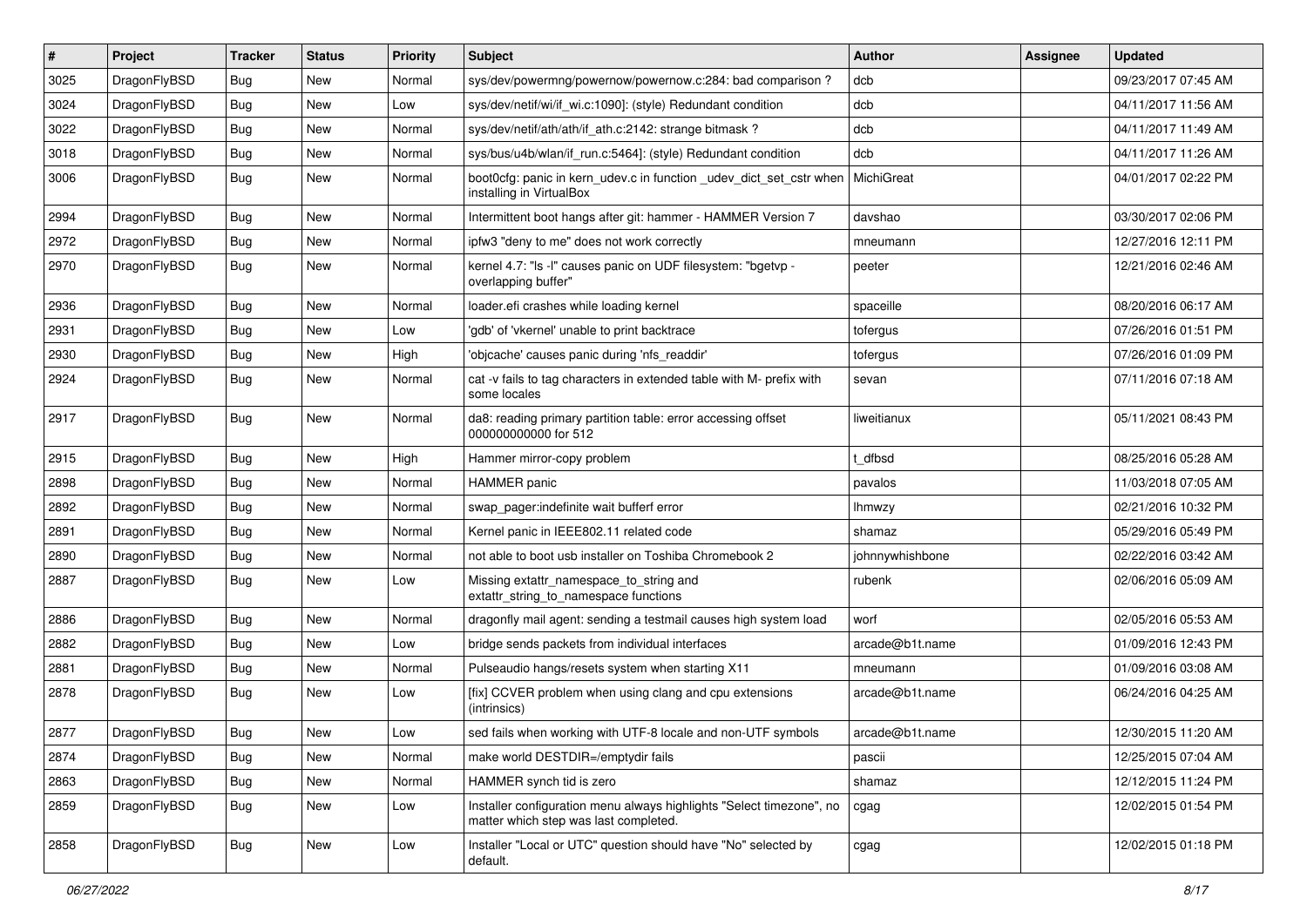| $\sharp$ | Project      | <b>Tracker</b> | <b>Status</b> | <b>Priority</b> | <b>Subject</b>                                                                                                       | <b>Author</b>    | Assignee | Updated             |
|----------|--------------|----------------|---------------|-----------------|----------------------------------------------------------------------------------------------------------------------|------------------|----------|---------------------|
| 2857     | DragonFlyBSD | Bug            | <b>New</b>    | Normal          | hammer stalls via bitcoin-qt                                                                                         | tkusumi          |          | 11/30/2015 06:52 AM |
| 2852     | DragonFlyBSD | Bug            | <b>New</b>    | Normal          | Hammer File System - hangs on undo during system boot / mount -<br>will not recover on DragonFlyBSD newer than 3.6.0 | abale            |          | 05/11/2021 04:07 AM |
| 2840     | DragonFlyBSD | <b>Bug</b>     | <b>New</b>    | Normal          | wrong voltage is reported                                                                                            | vellowrabbit2010 |          | 09/11/2015 06:09 PM |
| 2835     | DragonFlyBSD | Bug            | <b>New</b>    | Normal          | /usr/include/c++/5.0/bits/c++locale.h likes<br>POSIX_C_SOURCE>=200809                                                | davshao          |          | 11/18/2015 03:40 AM |
| 2820     | DragonFlyBSD | <b>Bug</b>     | <b>New</b>    | Normal          | TP-Link USB Wi-Fi adapter cannot be reattached to the system                                                         | shamaz           |          | 05/22/2015 09:45 PM |
| 2816     | DragonFlyBSD | Bug            | <b>New</b>    | Normal          | A multitasking process being debugged can get stuck                                                                  | phma             |          | 05/19/2015 03:57 AM |
| 2812     | DragonFlyBSD | <b>Bug</b>     | <b>New</b>    | Normal          | Panic on Intel DE3815TYKHE                                                                                           | tmorp            |          | 05/14/2015 03:14 PM |
| 2809     | DragonFlyBSD | Bug            | <b>New</b>    | Normal          | hammer mirror-stream                                                                                                 | masu             |          | 04/10/2015 12:33 AM |
| 2808     | DragonFlyBSD | <b>Bug</b>     | <b>New</b>    | Normal          | X freeze by switching between X and VT - results in black screen                                                     | lukesky333       |          | 05/11/2021 03:55 AM |
| 2806     | DragonFlyBSD | <b>Bug</b>     | <b>New</b>    | Normal          | failed to configure a link-local address on ath0 (errno = 22)                                                        | Chingyuan        |          | 05/25/2021 01:00 AM |
| 2803     | DragonFlyBSD | <b>Bug</b>     | <b>New</b>    | Normal          | HAMMER: Warning: UNDO area too small!                                                                                | ftigeot          |          | 03/11/2015 03:42 PM |
| 2802     | DragonFlyBSD | Bug            | <b>New</b>    | Normal          | USB Wifi urtwn0 crash from cd boot                                                                                   | opvalues         |          | 03/10/2015 01:07 AM |
| 2799     | DragonFlyBSD | <b>Bug</b>     | <b>New</b>    | Normal          | Fatal trap 12 caused by moused(8) -p/dev/cual0                                                                       | opvalues         |          | 03/04/2015 11:01 PM |
| 2788     | DragonFlyBSD | Bug            | <b>New</b>    | Normal          | ioctl GSLICEINFO: Not working for vnode slice                                                                        | mneumann         |          | 02/12/2015 07:49 AM |
| 2738     | DragonFlyBSD | Bug            | New           | Normal          | Hammer: Strange behavior when trying to recover old version of<br>moved file                                         | roland           |          | 11/20/2014 08:02 AM |
| 2736     | DragonFlyBSD | <b>Bug</b>     | <b>New</b>    | High            | kernel panics on acpi_timer_probe function                                                                           | cnb              |          | 05/11/2021 03:55 AM |
| 2735     | DragonFlyBSD | Bug            | <b>New</b>    | Urgent          | iwn panics SYSSASSERT                                                                                                | cnb              |          | 05/11/2021 03:55 AM |
| 2712     | DragonFlyBSD | Bug            | <b>New</b>    | Normal          | connect(2) returns EINVAL when retrying after ECONNREFUSED                                                           | jorisgio         |          | 08/14/2014 05:31 PM |
| 2708     | DragonFlyBSD | <b>Bug</b>     | <b>New</b>    | Normal          | unable to send TCP nor UDP on age(4) interface                                                                       | dermiste         |          | 05/11/2021 03:54 AM |
| 2688     | DragonFlyBSD | <b>Bug</b>     | <b>New</b>    | Normal          | 67613368bdda7 Fix wrong checks for U4B presence Asrock Z77M<br>difficulty detecting USB keyboard                     | davshao          |          | 06/28/2014 07:08 PM |
| 2687     | DragonFlyBSD | Bug            | <b>New</b>    | Normal          | natacontrol software RAID in installer                                                                               | csmelosky        |          | 06/22/2014 12:03 PM |
| 2680     | DragonFlyBSD | <b>Bug</b>     | New           | Low             | boot0cfg update makes box unbootable                                                                                 | herrgard         |          | 06/10/2014 06:02 AM |
| 2675     | DragonFlyBSD | Bug            | New           | Low             | Ultimate N WiFi Link 5300 get iwn_intr: fatal firmware error on 5GHz                                                 | revuwa           |          | 05/11/2021 04:07 AM |
| 2674     | DragonFlyBSD | Bug            | New           | Normal          | <b>GPT Support</b>                                                                                                   | ftigeot          |          | 12/28/2015 02:54 PM |
| 2657     | DragonFlyBSD | Bug            | New           | High            | Needs acl to migrate our servers                                                                                     | ferney           |          | 03/31/2014 11:37 AM |
| 2652     | DragonFlyBSD | Bug            | <b>New</b>    | Normal          | 189a0ff3761b47  ix: Implement MSI-X support locks up Lenovo<br>S10 Intel Atom n270                                   | davshao          |          | 05/14/2014 01:55 AM |
| 2647     | DragonFlyBSD | Bug            | <b>New</b>    | Normal          | HAMMER panic on 3.6.0                                                                                                | tuxillo          |          | 05/11/2021 03:54 AM |
| 2645     | DragonFlyBSD | Bug            | <b>New</b>    | Normal          | panic with dsched fq and ioprio                                                                                      | jyoung15         |          | 02/20/2014 07:29 AM |
| 2641     | DragonFlyBSD | Bug            | <b>New</b>    | Normal          | Panic when loading natapci as module                                                                                 | tuxillo          |          | 05/11/2021 03:54 AM |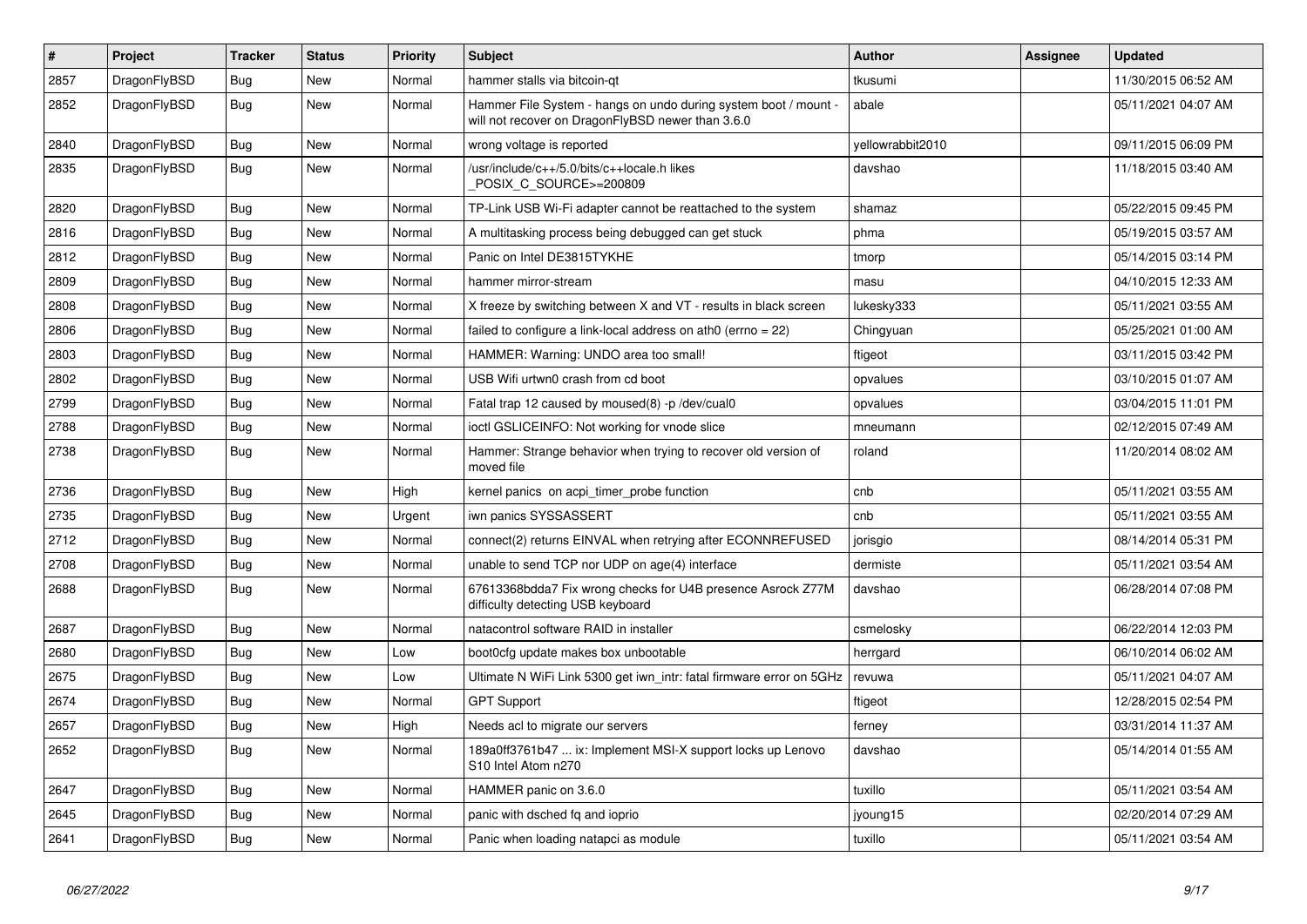| $\sharp$ | Project      | <b>Tracker</b> | <b>Status</b> | <b>Priority</b> | Subject                                                                                                                      | Author            | Assignee | <b>Updated</b>      |
|----------|--------------|----------------|---------------|-----------------|------------------------------------------------------------------------------------------------------------------------------|-------------------|----------|---------------------|
| 2630     | DragonFlyBSD | Bug            | <b>New</b>    | Normal          | Bring in latest iconv fixes from FreeBSD10 as well as csmapper<br>updates                                                    | tuxillo           |          | 05/11/2021 03:54 AM |
| 2629     | DragonFlyBSD | Bug            | <b>New</b>    | Normal          | Replace gcc44 with llvm34, clang34, and libc++                                                                               | tuxillo           |          | 06/02/2014 02:30 PM |
| 2626     | DragonFlyBSD | Bug            | <b>New</b>    | Normal          | iwn driver drops with error: "firmware error 'iwn_intr: fatal firmware<br>error""                                            | rodyaj            |          | 01/09/2014 05:50 AM |
| 2622     | DragonFlyBSD | Bug            | <b>New</b>    | Normal          | VAIO FIT15E fn keys support                                                                                                  | nonsolosoft       |          | 12/31/2013 01:31 AM |
| 2621     | DragonFlyBSD | Bug            | <b>New</b>    | Normal          | core dump using cdrom                                                                                                        | nonsolosoft       |          | 12/27/2013 12:43 AM |
| 2620     | DragonFlyBSD | <b>Bug</b>     | <b>New</b>    | Normal          | moused problem                                                                                                               | FilippoMo         |          | 12/20/2013 10:32 AM |
| 2619     | DragonFlyBSD | Bug            | <b>New</b>    | Normal          | DragonFly 3.6 can't be installed on a 6TB volume                                                                             | ftigeot           |          | 02/23/2014 11:55 PM |
| 2618     | DragonFlyBSD | Bug            | <b>New</b>    | Normal          | mouse problem on RELEASE-3_6_0                                                                                               | FilippoMo         |          | 12/20/2013 03:26 AM |
| 2611     | DragonFlyBSD | Bug            | <b>New</b>    | Normal          | Change in IP address results in network not working                                                                          | phma              |          | 12/05/2013 07:55 PM |
| 2609     | DragonFlyBSD | Bug            | New           | Normal          | master: panic: assertion<br>"LWKT TOKEN HELD ANY(vm object token(object))" failed in<br>swp_pager_lookup                     | thomas.nikolajsen |          | 11/28/2013 11:36 AM |
| 2604     | DragonFlyBSD | Bug            | <b>New</b>    | Normal          | dell laptop does not boot with LATEST                                                                                        | isenmann          |          | 11/20/2013 02:07 AM |
| 2598     | DragonFlyBSD | Bug            | <b>New</b>    | Normal          | i386 via USB Booting                                                                                                         | mbzadegan         |          | 10/21/2013 02:28 AM |
| 2595     | DragonFlyBSD | Bug            | <b>New</b>    | Normal          | DragonFly 3.4.3 crashes on SUN Blade X6250 with Qlogic ISP 2432<br>FC card                                                   | Turvamies         |          | 10/07/2013 11:53 AM |
| 2587     | DragonFlyBSD | Bug            | <b>New</b>    | Normal          | SATA DVD writer not detected by DragonFly                                                                                    | srussell          |          | 09/04/2020 08:55 AM |
| 2586     | DragonFlyBSD | <b>Bug</b>     | <b>New</b>    | Normal          | pf: "modulate" state seems problematic                                                                                       | srussell          |          | 09/25/2013 07:36 PM |
| 2569     | DragonFlyBSD | Bug            | <b>New</b>    | Normal          | ctime NFS                                                                                                                    | ferney            |          | 08/11/2013 04:35 AM |
| 2568     | DragonFlyBSD | <b>Bug</b>     | New           | Normal          | <b>AHCI</b> panic                                                                                                            | josepht           |          | 06/07/2013 05:52 PM |
| 2565     | DragonFlyBSD | Bug            | <b>New</b>    | Normal          | "ifconfig ix0 up" panic                                                                                                      | ltpig402a         |          | 06/03/2013 05:46 AM |
| 2557     | DragonFlyBSD | Bug            | New           | Normal          | stock 3.4.1 kernel halts during booting if dm and dm_target_crypt<br>are loaded and RAID controller is present               | phma              |          | 05/12/2013 10:38 PM |
| 2552     | DragonFlyBSD | <b>Bug</b>     | <b>New</b>    | Low             | hammer recovery should indicate progress                                                                                     | phma              |          | 05/03/2013 12:13 AM |
| 2547     | DragonFlyBSD | Bug            | <b>New</b>    | High            | crashed while doing a dry run of pkg_rolling-replace                                                                         | phma              |          | 04/18/2013 10:40 PM |
| 2544     | DragonFlyBSD | Bug            | <b>New</b>    | Normal          | live DVD system boot (menu option 1) caused db> prompt on<br>PE1950                                                          | estrabd           |          | 05/11/2021 03:54 AM |
| 2535     | DragonFlyBSD | Bug            | <b>New</b>    | Normal          | Imap processes apparentlt blocked on disk I/O                                                                                | ftigeot           |          | 04/02/2013 09:31 AM |
| 2531     | DragonFlyBSD | <b>Bug</b>     | New           | Normal          | camcontrol fails to disable APM                                                                                              | m.lombardi85      |          | 03/23/2013 12:28 PM |
| 2529     | DragonFlyBSD | Bug            | <b>New</b>    | Low             | Sundance network adapter is not detected and attached                                                                        | kworr             |          | 03/25/2013 02:29 AM |
| 2526     | DragonFlyBSD | Bug            | New           | Normal          | hammer cleanup doesn't run on first day of DST                                                                               | pavalos           |          | 10/18/2016 05:28 PM |
| 2520     | DragonFlyBSD | <b>Bug</b>     | New           | Normal          | panic: assertion "IS_SERIALIZED((ifp->if_serializer))" failed in<br>if_default_serialize_assert at /usr/src/sys/net/if.c:437 | ano               |          | 03/09/2013 12:14 AM |
| 2509     | DragonFlyBSD | <b>Bug</b>     | New           | Normal          | Redefinition of DIRBLKSIZ in restore(8)                                                                                      | swildner          |          | 06/04/2022 04:40 AM |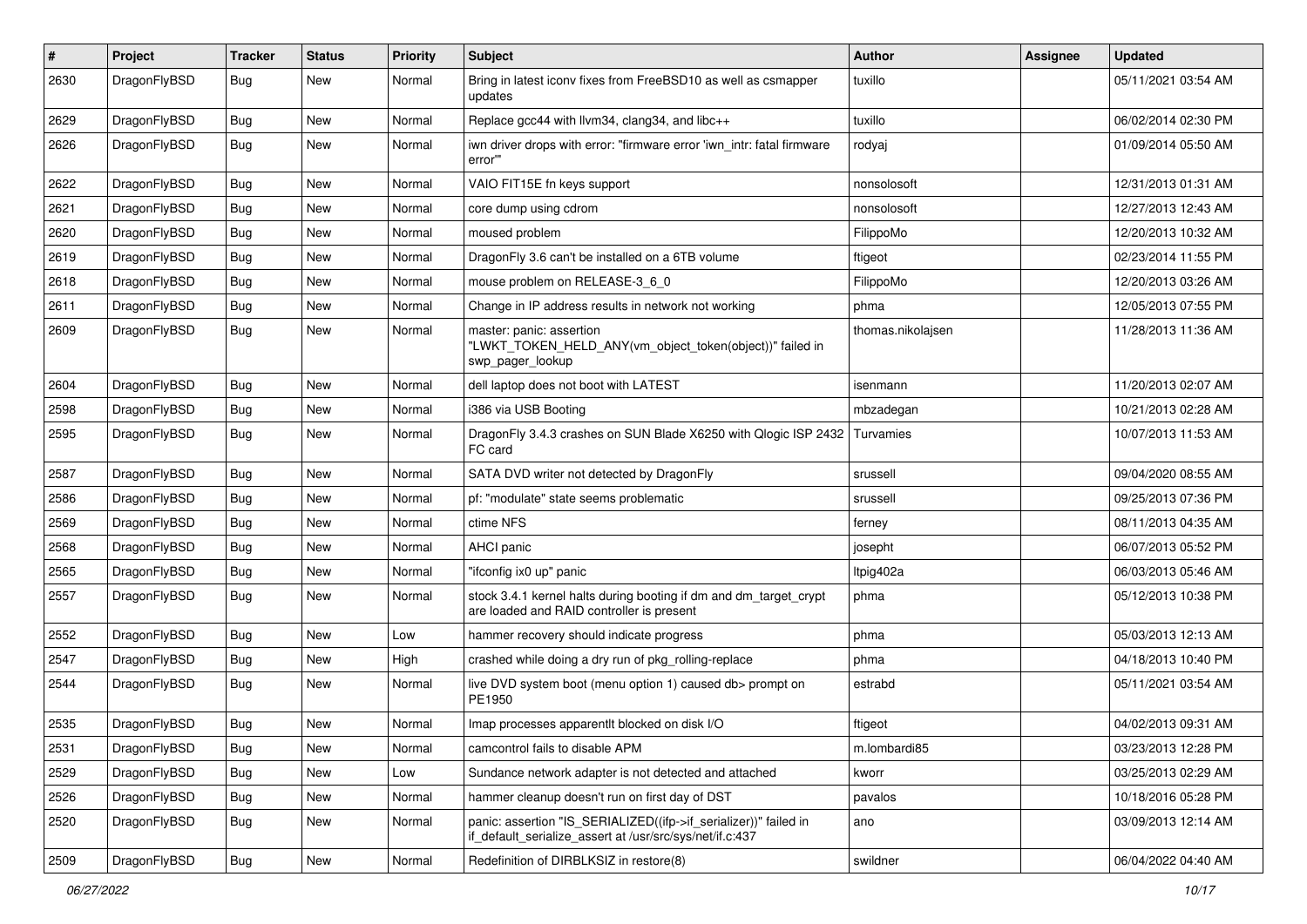| $\pmb{\#}$ | Project      | <b>Tracker</b> | <b>Status</b> | <b>Priority</b> | Subject                                                                                | <b>Author</b>     | Assignee | <b>Updated</b>      |
|------------|--------------|----------------|---------------|-----------------|----------------------------------------------------------------------------------------|-------------------|----------|---------------------|
| 2498       | DragonFlyBSD | Bug            | New           | Normal          | DFBSD v3.2.2-RELEASE - LIST_FIRST(&bp->b_dep) == NULL"<br>failed in vfs_vmio_release   | tuxillo           |          | 05/31/2022 04:09 PM |
| 2495       | DragonFlyBSD | <b>Bug</b>     | <b>New</b>    | High            | DFBSD v3.3.0.960.g553fe7 - ocnt != 0" failed in<br>prop_object_release                 | tuxillo           |          | 05/31/2022 04:08 PM |
| 2493       | DragonFlyBSD | <b>Bug</b>     | <b>New</b>    | Normal          | vidcontrol: invalid video mode name                                                    | Svarov            |          | 01/24/2013 09:55 AM |
| 2490       | DragonFlyBSD | <b>Bug</b>     | New           | Normal          | nmalloc should color addresses to avoid cache bank conflictsw                          | vsrinivas         |          | 06/10/2014 05:51 AM |
| 2489       | DragonFlyBSD | Bug            | New           | Normal          | nmalloc doesn't cache VA for allocations > 8KB                                         | vsrinivas         |          | 06/10/2014 05:51 AM |
| 2473       | DragonFlyBSD | Bug            | New           | Normal          | Kernel crash when trying to up the wpi0 device (Dfly<br>v3.3.0.758.g47388-DEVELOPMENT) | tomaz             |          | 02/24/2014 08:50 AM |
| 2453       | DragonFlyBSD | <b>Bug</b>     | <b>New</b>    | Normal          | panic: assertion "gd->gd_spinlocks == 0" failed                                        | Johannes.Hofmann  |          | 11/12/2012 12:54 PM |
| 2444       | DragonFlyBSD | <b>Bug</b>     | New           | Normal          | Crash during Hammer overnight cleanup                                                  | justin            |          | 11/04/2012 07:58 AM |
| 2436       | DragonFlyBSD | Bug            | New           | Normal          | panic: assertion "lp->lwp_qcpu == dd->cpuid" failed in<br>dfly_acquire_curproc         | thomas.nikolajsen |          | 01/23/2013 11:07 AM |
| 2434       | DragonFlyBSD | <b>Bug</b>     | <b>New</b>    | Normal          | BTX Halted - Boot fails on USB/GUI                                                     | lucmv             |          | 10/17/2012 08:12 PM |
| 2430       | DragonFlyBSD | Bug            | <b>New</b>    | Normal          | Alternate Password Hash method                                                         | robin.carey1      |          | 10/07/2012 06:28 AM |
| 2423       | DragonFlyBSD | <b>Bug</b>     | New           | Urgent          | After multiple panics/locks, hitting KKASSERT in<br>hammer init cursor                 | rumcic            |          | 09/18/2012 02:28 AM |
| 2421       | DragonFlyBSD | <b>Bug</b>     | <b>New</b>    | High            | Kernel panic: vm_fault: page 0xc0f70000 not busy!                                      | lentferj          |          | 10/03/2012 08:16 AM |
| 2412       | DragonFlyBSD | <b>Bug</b>     | New           | Normal          | wlan0 fails to get address via dhclient                                                | nonsolosoft       |          | 08/30/2012 05:55 AM |
| 2403       | DragonFlyBSD | Bug            | <b>New</b>    | Low             | newfs -E doesn't handle /dev/serno device names properly                               | ftigeot           |          | 08/17/2012 05:07 AM |
| 2389       | DragonFlyBSD | Bug            | New           | Normal          | computer crashed while listing processes                                               | phma              |          | 06/18/2012 02:49 PM |
| 2387       | DragonFlyBSD | <b>Bug</b>     | New           | Normal          | hammer ignores -t during dedup                                                         | phma              |          | 06/17/2012 12:30 PM |
| 2371       | DragonFlyBSD | <b>Bug</b>     | <b>New</b>    | Normal          | Timezone problem with America/Sao_Paulo                                                | raitech           |          | 05/17/2012 01:42 PM |
| 2369       | DragonFlyBSD | <b>Bug</b>     | New           | Normal          | panic: Bad link elm 0xffffffe07edf6068 next->prev != elm                               | jaydg             |          | 08/15/2012 03:04 AM |
| 2331       | DragonFlyBSD | Bug            | New           | Normal          | reading mouse mode from unopen file descriptor hangs mouse<br>driver                   | phma              |          | 03/14/2012 09:43 AM |
| 2329       | DragonFlyBSD | <b>Bug</b>     | <b>New</b>    | Normal          | ibm x3550 & acpi                                                                       | ano               |          | 06/03/2014 11:37 AM |
| 2324       | DragonFlyBSD | Bug            | <b>New</b>    | Normal          | natacotrol support > 2TB not working even after the ftigeot patch                      | zenny             |          | 03/03/2012 01:00 AM |
| 2319       | DragonFlyBSD | Bug            | New           | Normal          | crypt/passwd forward compat                                                            | c.turner1         |          | 02/28/2012 12:39 PM |
| 2316       | DragonFlyBSD | <b>Bug</b>     | New           | Normal          | Ungraceful invalid password handling for adding a new user in the<br>installer         | rune              |          | 04/27/2012 11:23 PM |
| 2311       | DragonFlyBSD | <b>Bug</b>     | New           | Normal          | Xorg crash having something to do with drm                                             | phma              |          | 02/22/2012 09:59 AM |
| 2308       | DragonFlyBSD | Bug            | New           | Normal          | System freeze when unloading snd_hda                                                   | jaydg             |          | 02/19/2012 07:15 AM |
| 2306       | DragonFlyBSD | <b>Bug</b>     | New           | Normal          | a crash starts the kernel debugger in text mode, but just reboots in X                 | phma              |          | 02/11/2012 08:02 PM |
| 2297       | DragonFlyBSD | <b>Bug</b>     | New           | Normal          | strange NFS (client) error messages / problems                                         | Anonymous         |          | 02/19/2012 02:59 PM |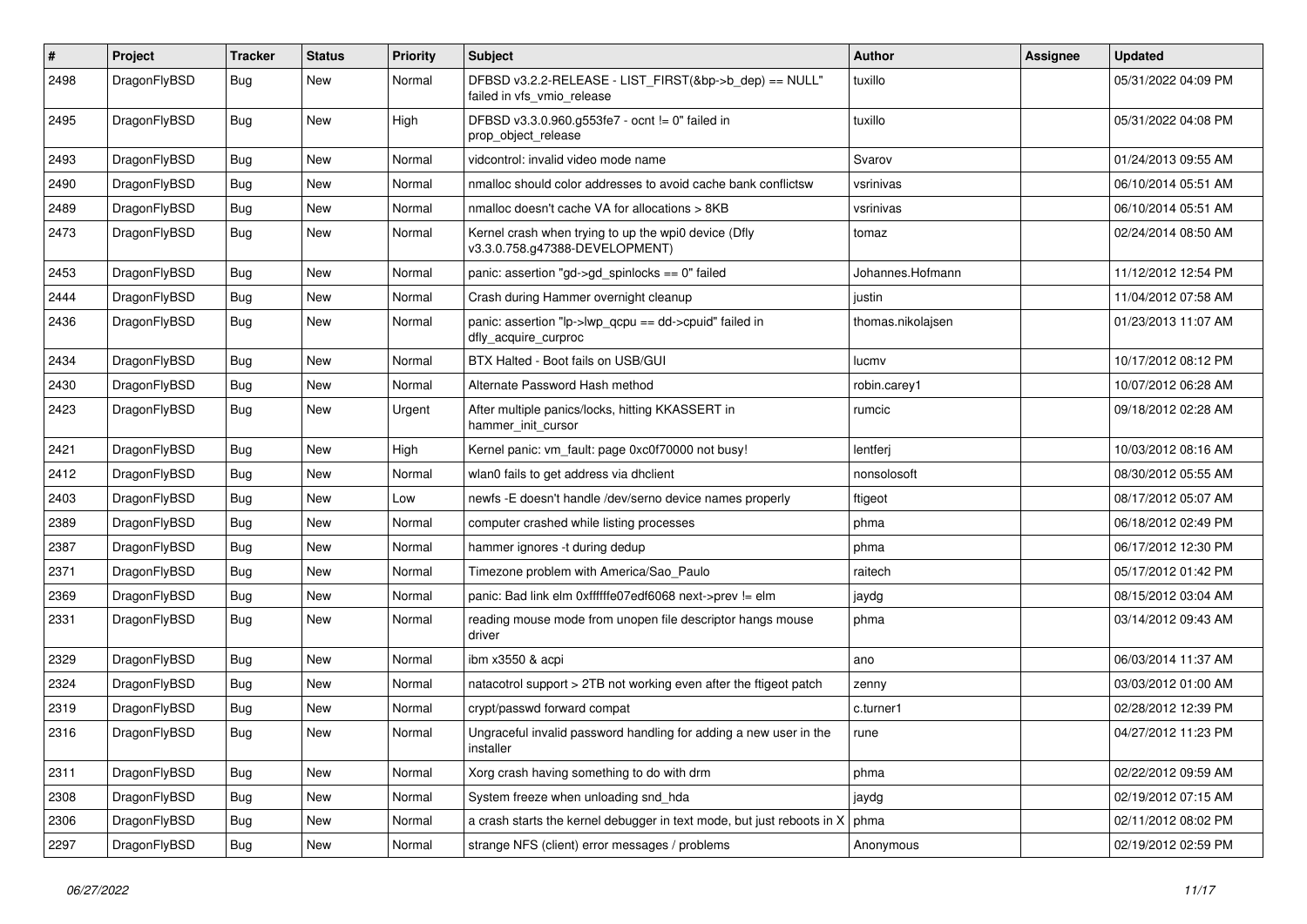| $\sharp$ | Project      | <b>Tracker</b> | <b>Status</b> | <b>Priority</b> | <b>Subject</b>                                                                                             | <b>Author</b> | <b>Assignee</b> | <b>Updated</b>      |
|----------|--------------|----------------|---------------|-----------------|------------------------------------------------------------------------------------------------------------|---------------|-----------------|---------------------|
| 2292     | DragonFlyBSD | Bug            | New           | Normal          | re interface with jumbo frames (mtu larger than 1500) hangs after<br>some traffic                          | Anonymous     |                 | 01/31/2012 12:11 AM |
| 2287     | DragonFlyBSD | Bug            | New           | Normal          | HAMMER(ROOT) Illegal UNDO TAIL signature at<br>300000001967c000                                            | y0n3t4n1      |                 | 11/07/2018 01:22 AM |
| 2283     | DragonFlyBSD | Bug            | <b>New</b>    | Normal          | DFBSD DragonFly v2.13.0.957.g4f459 - pmap_release: page<br>should already be gone 0xc27120bc               | tuxillo       |                 | 01/23/2012 03:03 AM |
| 2254     | DragonFlyBSD | Bug            | <b>New</b>    | Normal          | panic: assertion "ref < &td->td_toks_end" failed in lwkt_gettoken at<br>/usr/src/sys/kern/lwkt_token.c:588 | eocallaghan   |                 | 12/05/2011 10:21 PM |
| 2250     | DragonFlyBSD | Bug            | New           | Normal          | Kernel panic                                                                                               | adamk         |                 | 11/23/2018 01:10 AM |
| 2248     | DragonFlyBSD | Bug            | New           | Normal          | sysctl panic                                                                                               | pavalos       |                 | 11/23/2011 06:23 PM |
| 2245     | DragonFlyBSD | <b>Bug</b>     | New           | Normal          | panic: assertion "ref < &td->td_toks_end" failed in lwkt_gettoken at<br>/usr/src/sys/kern/lwkt_token.c:588 | juanfra684    |                 | 11/22/2011 07:41 PM |
| 2224     | DragonFlyBSD | Bug            | <b>New</b>    | Normal          | v2.13.0.291.gaa7ec - Panic on fq while installing world                                                    | tuxillo       |                 | 11/18/2011 01:40 AM |
| 2210     | DragonFlyBSD | Bug            | New           | Normal          | Bugtracker cannot assign default project for new users                                                     | ahuete.devel  |                 | 11/17/2011 11:30 AM |
| 2199     | DragonFlyBSD | <b>Bug</b>     | <b>New</b>    | Normal          | screen segfaults if utmpx isn't present                                                                    | pavalos       |                 | 11/15/2011 10:52 PM |
| 2182     | DragonFlyBSD | Bug            | <b>New</b>    | Normal          | if msk PHY FIFO underrun/overflow                                                                          | nonsolosoft   |                 | 09/03/2012 06:39 AM |
| 2171     | DragonFlyBSD | <b>Bug</b>     | New           | Normal          | DFBSD v2.13.0.151.gdc8442 - panic: assertion "(*ptep &<br>$(PG_MANAGED PG_V)) == PG_V"$                    | tuxillo       |                 | 11/04/2011 05:06 PM |
| 2167     | DragonFlyBSD | <b>Bug</b>     | New           | Normal          | shutdown/reboot fails after uptime msg                                                                     | marino        |                 | 11/28/2011 03:01 AM |
| 2166     | DragonFlyBSD | <b>Bug</b>     | New           | Normal          | DFBSD v2.13.0.109.g05b9d - Strange lockups                                                                 | tuxillo       |                 | 10/29/2011 11:20 AM |
| 2164     | DragonFlyBSD | <b>Bug</b>     | New           | Normal          | panic on reboot from usb.                                                                                  | eocallaghan   |                 | 10/27/2011 09:29 AM |
| 2161     | DragonFlyBSD | <b>Bug</b>     | <b>New</b>    | Normal          | Outdated xorg.conf file gets installed into etc and screws up mouse                                        | eocallaghan   |                 | 10/27/2011 01:51 PM |
| 2158     | DragonFlyBSD | <b>Bug</b>     | New           | Normal          | iwn panics with assertion on boot.                                                                         | eocallaghan   |                 | 10/24/2011 04:13 PM |
| 2154     | DragonFlyBSD | Bug            | <b>New</b>    | Normal          | vkernel copyout() doesn't return EFAULT on error                                                           | vsrinivas     |                 | 10/20/2011 03:53 AM |
| 2153     | DragonFlyBSD | <b>Bug</b>     | New           | Normal          | Too many unuseful warnings at boot                                                                         | juanfra684    |                 | 10/18/2011 10:16 PM |
| 2141     | DragonFlyBSD | Bug            | New           | Urgent          | loader and/or documentation broken                                                                         | sjg           |                 | 01/20/2012 10:51 AM |
| 2140     | DragonFlyBSD | <b>Bug</b>     | New           | High            | hammer io delallocate panic with 'duplicate entry' message                                                 | ttw           |                 | 10/07/2011 12:22 PM |
| 2138     | DragonFlyBSD | <b>Bug</b>     | <b>New</b>    | Normal          | > 100% CPU usage                                                                                           | robin.carey1  |                 | 09/26/2011 12:20 PM |
| 2136     | DragonFlyBSD | Bug            | New           | Normal          | socketpair() doesn't free file descriptors on copyout failure                                              | vsrinivas     |                 | 04/05/2013 09:13 AM |
| 2129     | DragonFlyBSD | Bug            | <b>New</b>    | Normal          | DFBSD v2.11.0.661.gf9438 i386 - panic: lockmgr thrd_sleep                                                  | tuxillo       |                 | 09/05/2011 09:49 AM |
| 2125     | DragonFlyBSD | <b>Bug</b>     | <b>New</b>    | Normal          | Weird garbage in dmesg                                                                                     | herrgard      |                 | 08/30/2011 08:04 PM |
| 2124     | DragonFlyBSD | <b>Bug</b>     | New           | Normal          | getty repeating too quickly on port /dev/ttyv0                                                             | sgeorge.ml    |                 | 09/01/2011 04:28 AM |
| 2123     | DragonFlyBSD | <b>Bug</b>     | New           | Normal          | hammer is losing files                                                                                     | schmir        |                 | 08/30/2011 07:56 PM |
| 2117     | DragonFlyBSD | <b>Bug</b>     | New           | High            | ACPI and/or bce(4) problem with 2.11.0.673.g0d557 on HP DL380<br>G6                                        | pauska        |                 | 08/22/2011 10:15 AM |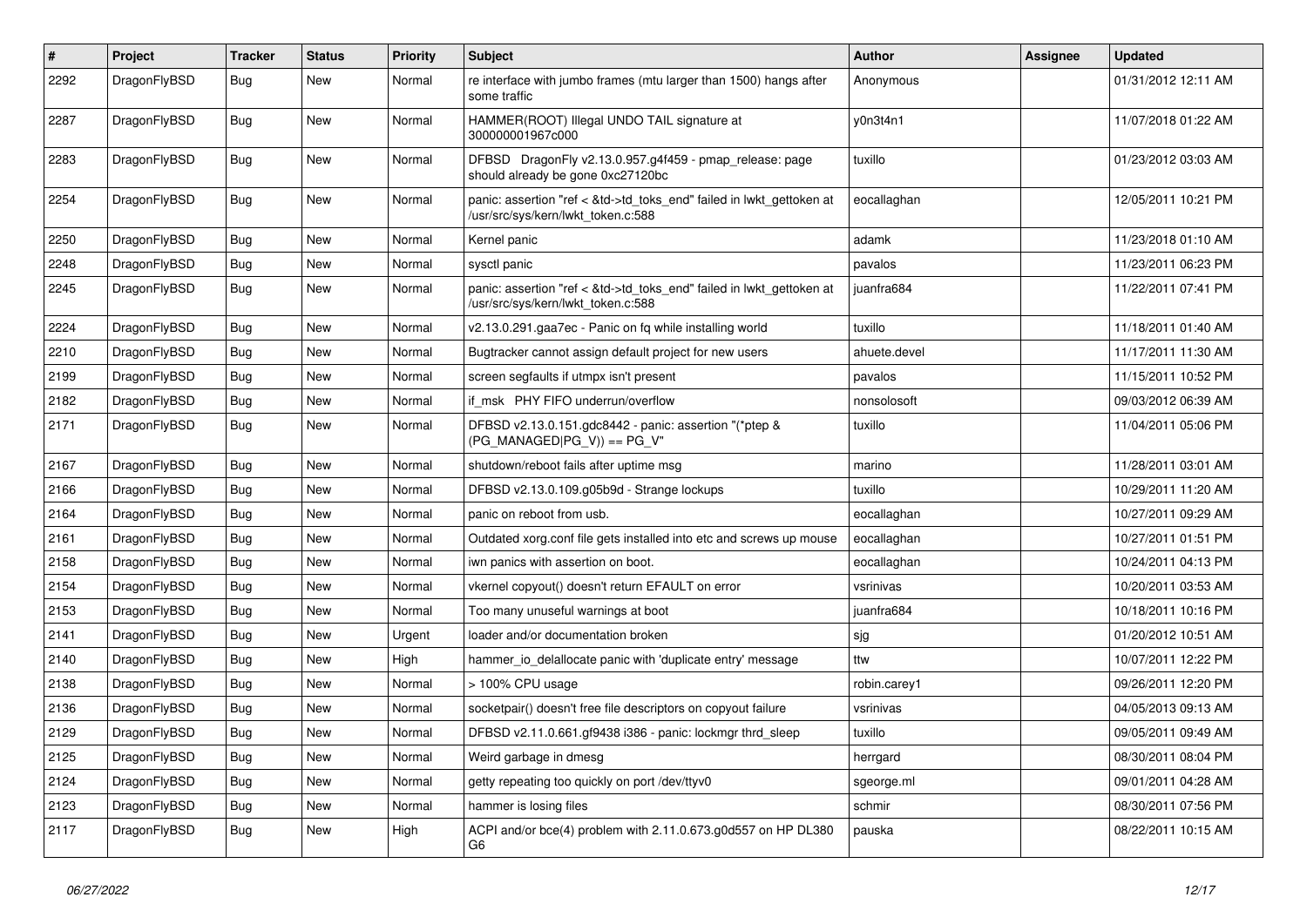| $\sharp$ | Project      | <b>Tracker</b> | <b>Status</b> | <b>Priority</b> | Subject                                                                                    | Author            | Assignee | <b>Updated</b>      |
|----------|--------------|----------------|---------------|-----------------|--------------------------------------------------------------------------------------------|-------------------|----------|---------------------|
| 2115     | DragonFlyBSD | <b>Bug</b>     | New           | Normal          | [msk] system freeze after receive some paquet                                              | bsdsx             |          | 08/22/2011 10:22 AM |
| 2107     | DragonFlyBSD | Bug            | <b>New</b>    | Normal          | 2.10.1 sata dvd drive issue                                                                | ausppc            |          | 07/31/2011 08:41 PM |
| 2104     | DragonFlyBSD | <b>Bug</b>     | New           | Normal          | network configuration seg. fault on install CD                                             | navratil          |          | 07/26/2011 07:55 AM |
| 2099     | DragonFlyBSD | <b>Bug</b>     | <b>New</b>    | Normal          | page fault panic in vm system                                                              | pavalos           |          | 07/10/2011 08:51 AM |
| 2095     | DragonFlyBSD | <b>Bug</b>     | New           | Low             | Running installer post-install: Unsupported DFUI transport "                               | greenrd           |          | 06/26/2011 09:20 AM |
| 2094     | DragonFlyBSD | <b>Bug</b>     | <b>New</b>    | Normal          | Segfault when gdb printing backtrace from core dump                                        | greenrd           |          | 06/25/2011 04:14 PM |
| 2085     | DragonFlyBSD | <b>Bug</b>     | New           | Normal          | panic: assertion: (m->flags & PG_MAPPED) == 0 in<br>vm_page_free_toq                       | vsrinivas         |          | 06/10/2011 07:48 AM |
| 2084     | DragonFlyBSD | Bug            | New           | Normal          | DFBSD v2.11.0.242.g4d317 - panic: zone: entry not free                                     | tuxillo           |          | 07/03/2012 01:23 AM |
| 2082     | DragonFlyBSD | Bug            | <b>New</b>    | Normal          | dfbsd 2.10.1 amd64 - mc port build error with 'bmake bin-install'                          | sun-doctor        |          | 05/25/2011 07:18 PM |
| 2080     | DragonFlyBSD | <b>Bug</b>     | New           | Normal          | panic: lockmgr thrd sleep: called from interrupt, ipi, or hard code<br>section             | rumcic            |          | 05/30/2011 05:06 PM |
| 2078     | DragonFlyBSD | <b>Bug</b>     | New           | Normal          | DFBSD i386 v2.11.0.201.g3ed2f - Panic during installworld into a<br>vn0 device             | tuxillo           |          | 05/19/2011 07:50 PM |
| 2077     | DragonFlyBSD | Bug            | New           | Normal          | USB devices conflicting                                                                    | srussell          |          | 05/17/2011 05:12 PM |
| 2075     | DragonFlyBSD | <b>Bug</b>     | <b>New</b>    | Normal          | pflogd on x86 64                                                                           | fanch             |          | 05/16/2011 04:04 PM |
| 2072     | DragonFlyBSD | <b>Bug</b>     | New           | Normal          | Fatal trap 12: stopped at lwkt_send_ipiq3                                                  | rumcic            |          | 05/17/2011 04:12 AM |
| 2071     | DragonFlyBSD | Bug            | New           | High            | Panic on assertion: (int)(flg->seq - seq) > 0 in hammer flusher flush<br>after inode error | vsrinivas         |          | 06/12/2011 07:59 AM |
| 2067     | DragonFlyBSD | Bug            | New           | Normal          | sound/pcm: "play interrupt timeout, channel dead"                                          | matthiasr         |          | 05/11/2021 03:55 AM |
| 2061     | DragonFlyBSD | Bug            | <b>New</b>    | Normal          | USB keyboard boot panic                                                                    | sjg               |          | 05/04/2012 12:20 AM |
| 2055     | DragonFlyBSD | <b>Bug</b>     | <b>New</b>    | Normal          | $ssh + IPV6 + bridge \Rightarrow$ connection freezes                                       | steve             |          | 04/24/2011 07:13 PM |
| 2052     | DragonFlyBSD | <b>Bug</b>     | New           | Normal          | Kernel panic: CPU APIC ID out of range                                                     | Anonymous         |          | 05/02/2011 11:06 AM |
| 2051     | DragonFlyBSD | <b>Bug</b>     | <b>New</b>    | Normal          | No ipv6 lan route entry created on 2.10                                                    | ftigeot           |          | 04/21/2011 10:37 AM |
| 2048     | DragonFlyBSD | <b>Bug</b>     | New           | Normal          | panic: ffs_sync: rofs mod                                                                  | pavalos           |          | 04/12/2011 05:45 AM |
| 2045     | DragonFlyBSD | <b>Bug</b>     | New           | Normal          | ral(4): Fatal trap 12: page fault while in kernel mode (two panics)                        | herrgard          |          | 11/03/2011 05:34 PM |
| 2042     | DragonFlyBSD | <b>Bug</b>     | New           | Normal          | kernel panic, when run boot0cfg                                                            | sepherosa         |          | 05/31/2022 03:01 PM |
| 2020     | DragonFlyBSD | <b>Bug</b>     | <b>New</b>    | Low             | Port brcm80211 driver from Linux to DragonFly BSD                                          | studer            |          | 03/05/2011 10:54 PM |
| 2008     | DragonFlyBSD | <b>Bug</b>     | New           | Normal          | lwkt setcpu remote: td->td flags 00800621 console flood                                    | pavalos           |          | 03/06/2011 09:37 PM |
| 2004     | DragonFlyBSD | <b>Bug</b>     | New           | Normal          | LWKT_WAIT_IPIQ panic                                                                       | steve             |          | 03/08/2011 05:46 PM |
| 1990     | DragonFlyBSD | <b>Bug</b>     | <b>New</b>    | Normal          | /mnt too large to mount                                                                    | peur.neu          |          | 02/16/2011 11:24 PM |
| 1984     | DragonFlyBSD | <b>Bug</b>     | New           | Normal          | hammer mount fails after crash - HAMMER: FIFO record bad head<br>signature                 | thomas.nikolajsen |          | 03/08/2011 06:57 PM |
| 1982     | DragonFlyBSD | <b>Bug</b>     | <b>New</b>    | Low             | There is no linuxulator on x86-64                                                          | herrgard          |          | 05/31/2022 02:25 PM |
| 1975     | DragonFlyBSD | Bug            | New           | Normal          | Applications seg fault in select() and poll()                                              | rumcic            |          | 05/31/2022 02:58 PM |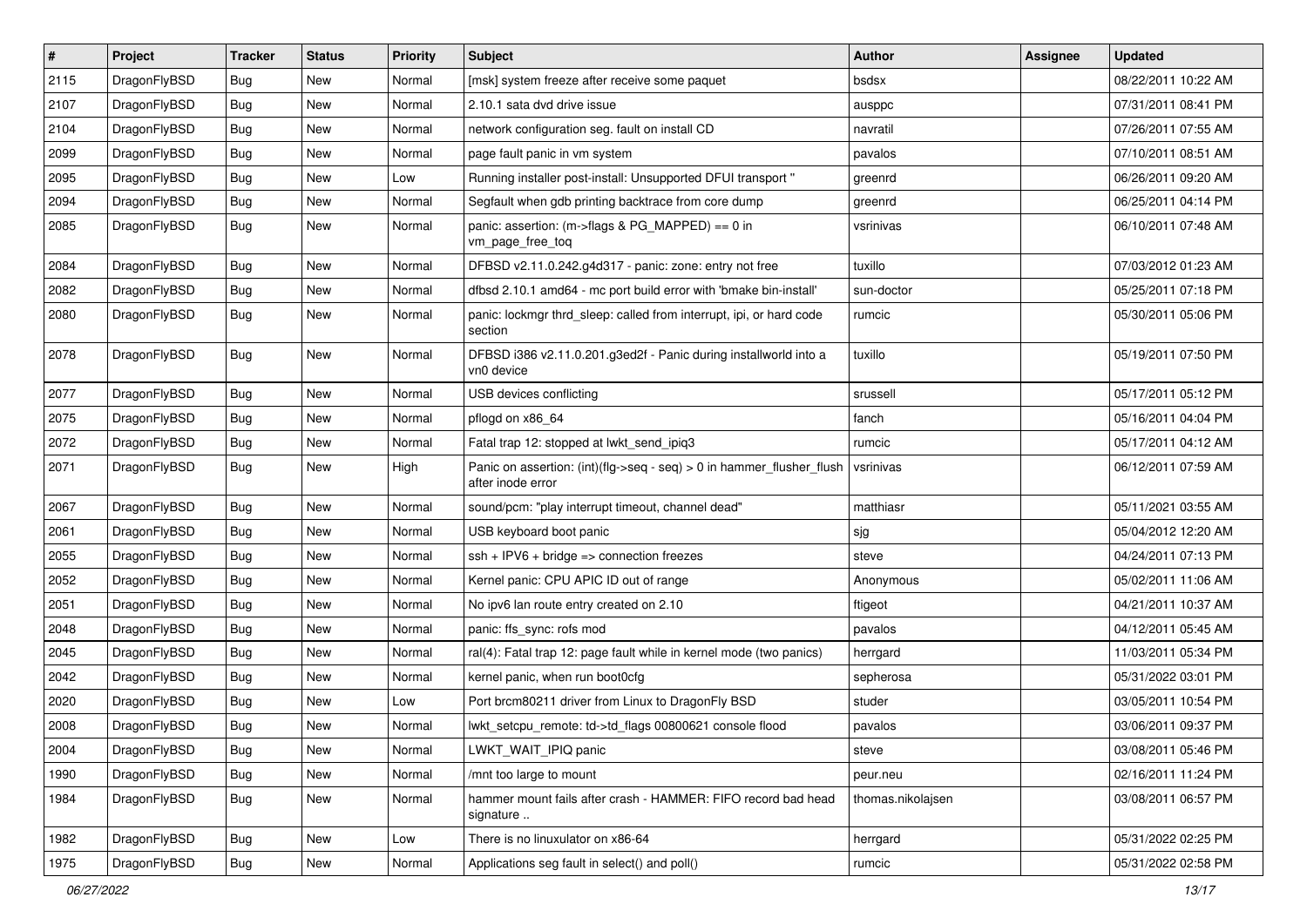| #    | Project      | <b>Tracker</b> | <b>Status</b> | <b>Priority</b> | <b>Subject</b>                                                                                                                                                                                    | <b>Author</b>      | Assignee | <b>Updated</b>      |
|------|--------------|----------------|---------------|-----------------|---------------------------------------------------------------------------------------------------------------------------------------------------------------------------------------------------|--------------------|----------|---------------------|
| 1961 | DragonFlyBSD | <b>Bug</b>     | <b>New</b>    | Normal          | Can't create dump from DDB                                                                                                                                                                        | shamaz             |          | 01/29/2011 09:02 PM |
| 1959 | DragonFlyBSD | <b>Bug</b>     | <b>New</b>    | Normal          | DFBSD v2.9.1.422.gc98f2 - Panic during boot - IPv6 and PF                                                                                                                                         | tuxillo            |          | 01/13/2011 03:37 AM |
| 1951 | DragonFlyBSD | <b>Bug</b>     | New           | Normal          | dma timeouts at phyaddr on a good hdd                                                                                                                                                             | peur.neu           |          | 01/04/2011 07:12 AM |
| 1949 | DragonFlyBSD | Bug            | New           | Normal          | iwn panic                                                                                                                                                                                         | pavalos            |          | 01/30/2011 03:21 AM |
| 1947 | DragonFlyBSD | <b>Bug</b>     | New           | Low             | GA-880GM-UD2H (rev. 1.3) AHCI fails to detect disks at the end of<br>the RAID controller                                                                                                          | eocallaghan        |          | 11/27/2021 08:46 AM |
| 1944 | DragonFlyBSD | <b>Bug</b>     | New           | Normal          | panic: backing_object 0xdea7b258 was somehow re-referenced<br>during collapse!                                                                                                                    | sepherosa          |          | 12/27/2010 02:06 AM |
| 1943 | DragonFlyBSD | <b>Bug</b>     | <b>New</b>    | Normal          | hammer assertion panic                                                                                                                                                                            | peter              |          | 12/27/2010 12:45 AM |
| 1942 | DragonFlyBSD | <b>Bug</b>     | New           | Normal          | locking against myself in getcacheblk()?                                                                                                                                                          | qhwt.dfly          |          | 05/31/2022 02:15 PM |
| 1941 | DragonFlyBSD | <b>Bug</b>     | New           | Normal          | wlan config crash                                                                                                                                                                                 | abandon.every.hope |          | 12/24/2010 07:54 PM |
| 1939 | DragonFlyBSD | <b>Bug</b>     | New           | Normal          | Panic on nightly build and stress test box                                                                                                                                                        | lentferj           |          | 12/18/2010 08:41 AM |
| 1935 | DragonFlyBSD | Bug            | New           | Normal          | mouse does not work after switching between x and console                                                                                                                                         | shamaz             |          | 12/13/2010 10:06 AM |
| 1923 | DragonFlyBSD | <b>Bug</b>     | New           | Normal          | Abysmal NFS performance with IPv6                                                                                                                                                                 | ftigeot            |          | 12/05/2010 09:34 PM |
| 1920 | DragonFlyBSD | <b>Bug</b>     | New           | High            | system hangs                                                                                                                                                                                      | zhtw               |          | 11/22/2010 08:59 AM |
| 1917 | DragonFlyBSD | <b>Bug</b>     | New           | Normal          | panic: assertion: (RB_EMPTY(&ip->rec_tree) && (ip->flags &<br>HAMMER_INODE_XDIRTY) == 0)    (!RB_EMPTY(&ip->rec_tree)<br>&& (ip->flags & HAMMER_INODE_XDIRTY) != 0) in<br>hammer_flush_inode_done | qhwt.dfly          |          | 11/24/2010 03:23 AM |
| 1916 | DragonFlyBSD | <b>Bug</b>     | <b>New</b>    | Normal          | Constant crashes on x86 64 with UFS                                                                                                                                                               | lentferj           |          | 11/21/2010 07:40 PM |
| 1913 | DragonFlyBSD | <b>Bug</b>     | New           | Normal          | panic: assertion: ip->flush_state != HAMMER_FST_FLUSH in<br>hammer_flush_inode_core                                                                                                               | swildner           |          | 11/20/2010 05:27 PM |
| 1907 | DragonFlyBSD | <b>Bug</b>     | <b>New</b>    | Normal          | Hammer crash in hammer flusher flush()                                                                                                                                                            | swildner           |          | 11/11/2010 05:07 AM |
| 1899 | DragonFlyBSD | <b>Bug</b>     | New           | Normal          | Keyboard doesn't work                                                                                                                                                                             | fransm             |          | 05/15/2022 03:32 PM |
| 1884 | DragonFlyBSD | <b>Bug</b>     | New           | Normal          | System completely freezes while listening music (devbuf: malloc<br>limit exceeded)                                                                                                                | shamaz             |          | 01/24/2011 05:00 PM |
| 1882 | DragonFlyBSD | <b>Bug</b>     | <b>New</b>    | Low             | Idea for handling new USB vendor/device codes                                                                                                                                                     | bmk                |          | 10/20/2010 12:15 PM |
| 1877 | DragonFlyBSD | Bug            | New           | Normal          | Freeze during 1st hammer cleanup after new install                                                                                                                                                | elekktretterr      |          | 05/15/2022 11:43 AM |
| 1874 | DragonFlyBSD | <b>Bug</b>     | New           | Normal          | mpd listening on all IPs, accepting only on one                                                                                                                                                   | rumcic             |          | 05/08/2011 01:01 PM |
| 1873 | DragonFlyBSD | <b>Bug</b>     | New           | Normal          | Panic upon usb mouse detach and reattaching                                                                                                                                                       | rumcic             |          | 02/01/2011 09:53 AM |
| 1867 | DragonFlyBSD | <b>Bug</b>     | New           | Normal          | it(4) motherboard and fan problems                                                                                                                                                                | tuxillo            |          | 07/08/2011 10:48 AM |
| 1861 | DragonFlyBSD | Bug            | New           | Normal          | panic via kprintf (lockmgr called in a hard section)                                                                                                                                              | vsrinivas          |          | 10/11/2010 12:56 AM |
| 1850 | DragonFlyBSD | <b>Bug</b>     | New           | Normal          | volume-add on hammer root fs panic                                                                                                                                                                | Johannes.Hofmann   |          | 04/18/2019 04:27 AM |
| 1836 | DragonFlyBSD | <b>Bug</b>     | New           | Normal          | Incorrect TCP checksum show up in tcpdump                                                                                                                                                         | robgar1            |          | 05/15/2022 11:22 AM |
| 1826 | DragonFlyBSD | <b>Bug</b>     | New           | Normal          | panic during boot: assertion so->so_port  in tcp_input                                                                                                                                            | ftigeot            |          | 05/15/2022 11:05 AM |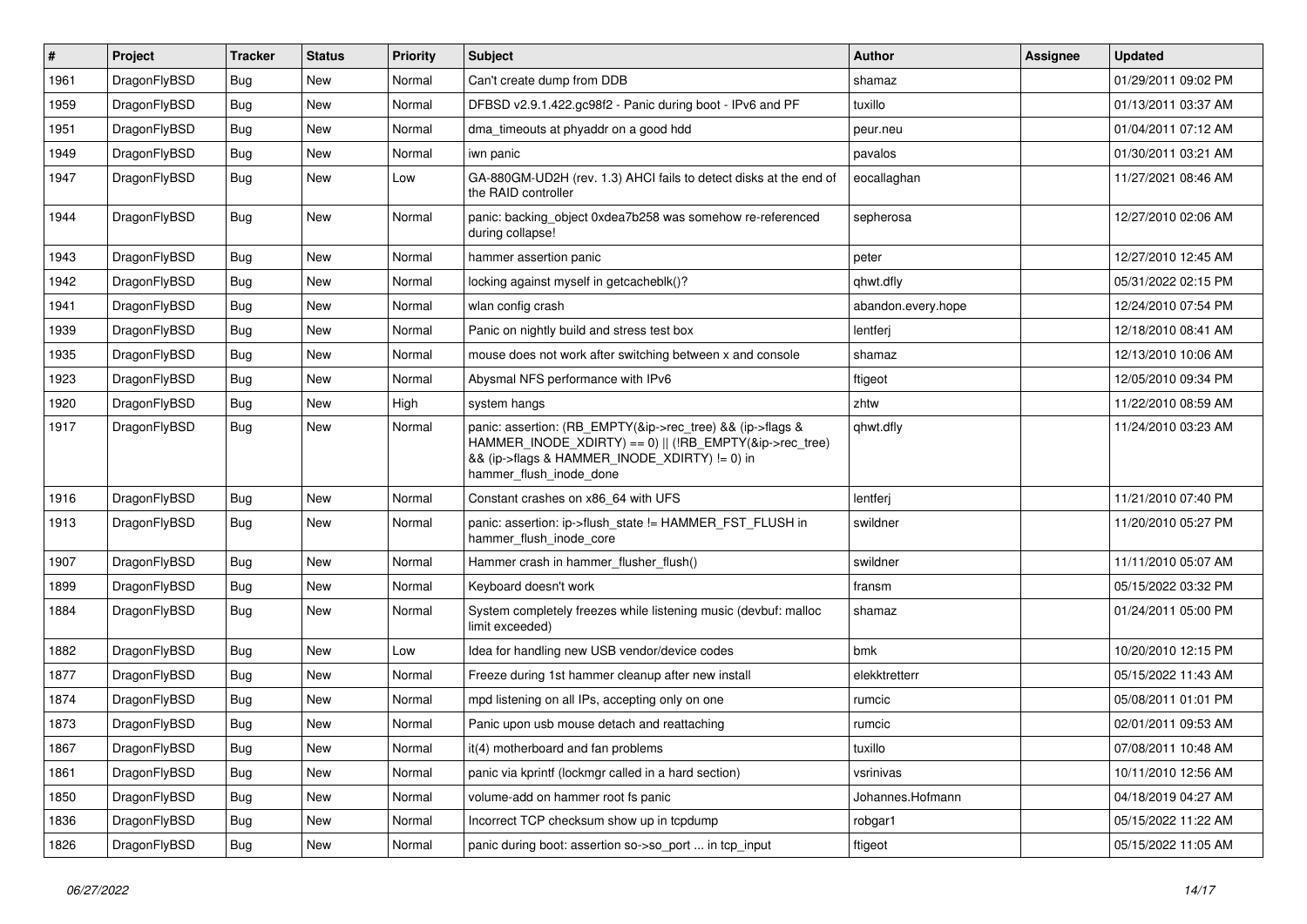| $\sharp$ | Project      | <b>Tracker</b> | <b>Status</b> | <b>Priority</b> | Subject                                                                                 | <b>Author</b>  | Assignee | <b>Updated</b>      |
|----------|--------------|----------------|---------------|-----------------|-----------------------------------------------------------------------------------------|----------------|----------|---------------------|
| 1818     | DragonFlyBSD | <b>Bug</b>     | New           | Normal          | panic: Bad tailq NEXT (kqueue issue ?)                                                  | ftigeot        |          | 05/15/2022 11:40 AM |
| 1786     | DragonFlyBSD | <b>Bug</b>     | New           | Normal          | Calling NULL function pointer initiates panic loop                                      | sjg            |          | 10/11/2010 05:28 PM |
| 1774     | DragonFlyBSD | <b>Bug</b>     | New           | Normal          | New IP header cleanup branch available for testing                                      | dillon         |          | 05/15/2022 10:59 AM |
| 1695     | DragonFlyBSD | <b>Bug</b>     | <b>New</b>    | Normal          | NFS-related system breakdown                                                            | Anonymous      |          | 04/10/2014 12:35 AM |
| 1634     | DragonFlyBSD | <b>Bug</b>     | <b>New</b>    | Normal          | panic: spin_lock: 0xe4ad1320, indefinitive wait!                                        | elekktretterr  |          | 01/19/2015 03:21 AM |
| 1594     | DragonFlyBSD | <b>Bug</b>     | <b>New</b>    | Normal          | Kernel panic during boot from Live CD on Dell E6400                                     | bodie          |          | 05/11/2021 03:54 AM |
| 1559     | DragonFlyBSD | <b>Bug</b>     | New           | Normal          | kernel trap                                                                             | phma           |          | 11/27/2021 08:43 AM |
| 1525     | DragonFlyBSD | <b>Bug</b>     | <b>New</b>    | Normal          | boehm-gc problems                                                                       | hasso          |          | 10/13/2012 07:13 PM |
| 1463     | DragonFlyBSD | <b>Bug</b>     | New           | Normal          | Mountroot before drives are initialized                                                 | elekktretterr  |          | 12/07/2010 01:30 PM |
| 1313     | DragonFlyBSD | <b>Bug</b>     | New           | Low             | Signal code in kernel needs major overhaul (signal queues,<br>si code, si addr)         | hasso          |          | 05/11/2021 04:00 AM |
| 1246     | DragonFlyBSD | Bug            | <b>New</b>    | Normal          | bad resolution (monitor desync) with livedvd                                            | Przem0l        |          | 02/18/2014 06:29 AM |
| 1194     | DragonFlyBSD | <b>Bug</b>     | <b>New</b>    | Normal          | SCSI errors while trying to copy photos from my camera                                  | elekktretterr  |          | 01/14/2015 04:39 PM |
| 1193     | DragonFlyBSD | Bug            | <b>New</b>    | Normal          | kernel doesn't recognize cdrom drive                                                    | nonsolosoft    |          | 01/25/2014 09:11 PM |
| 1185     | DragonFlyBSD | Bug            | New           | High            | need a tool to merge changes into /etc                                                  | wa1ter         |          | 02/18/2014 06:02 AM |
| 989      | DragonFlyBSD | <b>Bug</b>     | <b>New</b>    | Normal          | installer/fdisk trouble with wrapped values                                             | Discodestroyer |          | 02/18/2014 06:27 AM |
| 599      | DragonFlyBSD | Bug            | New           | Urgent          | 1.9.0 reproducable panic                                                                | pavalos        |          | 12/22/2010 01:08 AM |
| 3312     | DragonFlyBSD | Submit         | New           | Normal          | hammer2: redundant chain modify after chain creation                                    | tkusumi        |          | 05/15/2022 01:35 PM |
| 3276     | DragonFlyBSD | Submit         | <b>New</b>    | Normal          | Add option controlling whether gpt expand expands the last partition<br>(needs testing) | falsifian      |          | 07/10/2021 03:35 AM |
| 3227     | DragonFlyBSD | Submit         | <b>New</b>    | Normal          | Add HAMMER2 instructions in the installation medium README                              | daftaupe       |          | 03/26/2020 03:34 PM |
| 3206     | DragonFlyBSD | Submit         | <b>New</b>    | Normal          | update psm/kbd to FreeBSD 12.0 code                                                     | htse           |          | 10/05/2019 03:49 PM |
| 3201     | DragonFlyBSD | Submit         | New           | Normal          | Fixes make search display                                                               | htse           |          | 08/20/2021 04:02 PM |
| 3147     | DragonFlyBSD | Submit         | New           | Normal          | Enable headless installation                                                            | ddegroot       |          | 10/09/2018 01:25 PM |
| 3142     | DragonFlyBSD | Submit         | New           | Normal          | lib/libdmsg: Unbreak using new API EVP_CIPHER_CTX_new()                                 | tkusumi        |          | 07/08/2018 04:18 AM |
| 3135     | DragonFlyBSD | Submit         | New           | Normal          | Add EVFILT_RECV and EVFILT_SEND                                                         | tautolog       |          | 05/25/2018 09:59 PM |
| 3041     | DragonFlyBSD | Submit         | <b>New</b>    | Normal          | firmware: Remove embedding of multiple images in one module.                            | Anonymous      |          | 12/25/2020 02:15 AM |
| 2933     | DragonFlyBSD | Submit         | New           | Normal          | Remove unix domain socket support from cat(1)                                           | sevan          |          | 08/01/2016 08:10 PM |
| 2921     | DragonFlyBSD | Submit         | New           | Normal          | Allow moused to accept userland mouse events                                            | tautolog       |          | 05/11/2021 04:08 AM |
| 2790     | DragonFlyBSD | Submit         | <b>New</b>    | Low             | filedesc softrefs increment code factoring                                              | dclink         |          | 02/21/2015 04:00 AM |
| 2122     | DragonFlyBSD | Submit         | <b>New</b>    | Normal          | [Review] Fixes to the VFS layer                                                         | ftigeot        |          | 05/31/2022 03:25 PM |
| 2098     | DragonFlyBSD | Submit         | New           | Normal          | [PATCH] correct ath man page example<br>(/usr/src/share/man/man4/ath.4)                 | nobody         |          | 11/15/2011 12:27 AM |
| 1192     | DragonFlyBSD | Submit         | New           | Normal          | KKASSERTs in sys/kern/uipc_{msg,socket}.c are too strict                                | rumcic         |          | 05/11/2021 04:07 AM |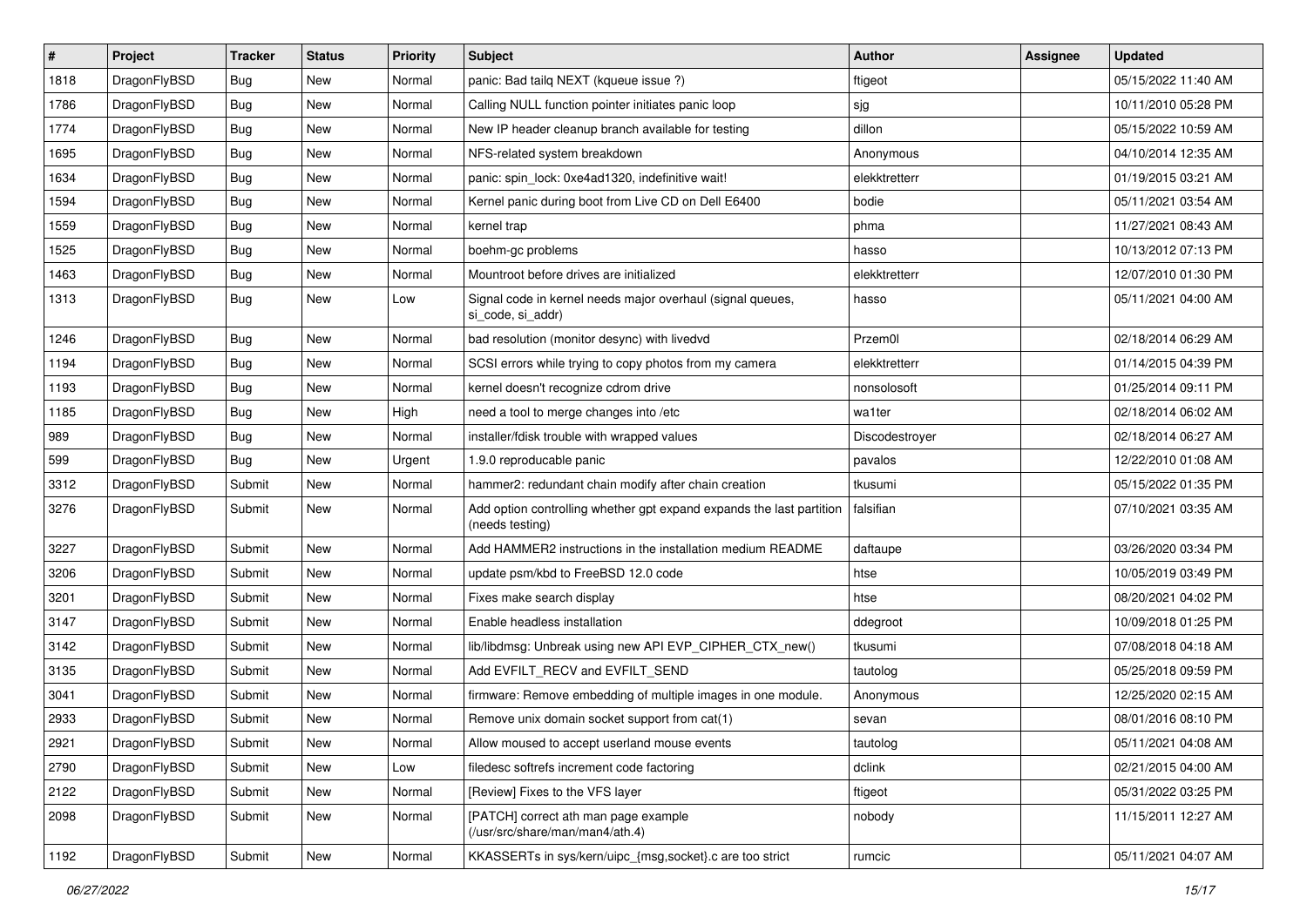| ∦    | Project      | <b>Tracker</b> | <b>Status</b> | <b>Priority</b> | <b>Subject</b>                                                                                                                                           | Author        | <b>Assignee</b> | <b>Updated</b>      |
|------|--------------|----------------|---------------|-----------------|----------------------------------------------------------------------------------------------------------------------------------------------------------|---------------|-----------------|---------------------|
| 1538 | DragonFlyBSD | Bug            | <b>New</b>    | Low             | mountroot should probe file systems                                                                                                                      | corecode      | alexh           | 11/24/2010 06:35 PM |
| 1430 | DragonFlyBSD | <b>Bug</b>     | <b>New</b>    | Normal          | Buggy $w(1)$ ?                                                                                                                                           | hasso         | alexh           | 11/24/2010 08:09 AM |
| 2092 | DragonFlyBSD | <b>Bug</b>     | <b>New</b>    | Normal          | Panic: Bad link elm 0x next->prev != elm                                                                                                                 | masterblaster | dillon          | 12/04/2011 12:49 PM |
| 3154 | DragonFlyBSD | Submit         | New           | Normal          | Update serial handling in bootloader                                                                                                                     | ddegroot      | dillon          | 11/06/2018 11:21 PM |
| 2870 | DragonFlyBSD | <b>Bug</b>     | <b>New</b>    | High            | Broken text and icons when glamor acceleration is used                                                                                                   | 375gnu        | ftigeot         | 01/31/2016 12:13 AM |
| 1964 | DragonFlyBSD | <b>Bug</b>     | New           | Normal          | iwn (panic assertion : wlan assert serialized)                                                                                                           | sjmm.ptr      | josepht         | 02/01/2011 12:57 PM |
| 1946 | DragonFlyBSD | <b>Bug</b>     | <b>New</b>    | Normal          | ieee80211 panic                                                                                                                                          | pavalos       | josepht         | 01/27/2011 06:00 PM |
| 1969 | DragonFlyBSD | <b>Bug</b>     | <b>New</b>    | Normal          | pf-related network problem                                                                                                                               | pavalos       | lentferj        | 02/01/2011 06:57 PM |
| 679  | DragonFlyBSD | Bug            | <b>New</b>    | Low             | Netgraph backward compatibility for old *LEN constants                                                                                                   | nant          | nant            | 02/18/2014 05:45 AM |
| 2822 | DragonFlyBSD | Bug            | <b>New</b>    | Normal          | USB 3.0 stick throws "reading primary partition table: error<br>accessing offset 000[] for 152" error, while the stick works on any<br>other OS I tested | revuwa        | profmakx        | 06/29/2015 05:56 AM |
| 2746 | DragonFlyBSD | Bug            | <b>New</b>    | Normal          | some fraction of xterms started from the xmonad window manager<br>get killed with SIGALRM                                                                | isenmann      | profmakx        | 12/28/2014 02:51 AM |
| 600  | DragonFlyBSD | Bug            | <b>New</b>    | Low             | /sys/libkern/karc4random                                                                                                                                 | robin_carey5  | profmakx        | 01/19/2015 03:07 AM |
| 2825 | DragonFlyBSD | <b>Bug</b>     | New           | High            | $3x$ dhclient = hanging system (objcache exhausted)                                                                                                      | jaccovonb     | sepherosa       | 05/11/2021 03:55 AM |
| 1769 | DragonFlyBSD | Bug            | <b>New</b>    | Normal          | panic: assertion: _tp->tt_msg->tt_cpuid == mycpuid in<br>tcp callout active                                                                              | pavalos       | sjg             | 05/15/2022 11:07 AM |
| 1532 | DragonFlyBSD | Bug            | <b>New</b>    | Low             | jemalloc doesn't work on DragonFly                                                                                                                       | hasso         | sjg             | 08/02/2011 01:14 AM |
| 2585 | DragonFlyBSD | Bug            | <b>New</b>    | Normal          | Dfly 3.4.3 on ESXi 5.1, HP Smart Array P410 passthrough<br>recognised, but not functioning                                                               | yggdrasil     | swildner        | 05/09/2022 08:14 AM |
| 2265 | DragonFlyBSD | <b>Bug</b>     | <b>New</b>    | Normal          | mbsrtowcs does not properly handle invalid mbstate t in ps                                                                                               | c.turner1     | swildner        | 01/10/2012 07:56 PM |
| 2252 | DragonFlyBSD | Bug            | <b>New</b>    | Low             | snd hda not useable if loaded via /boot/loader.conf                                                                                                      | xbit          | swildner        | 12/14/2011 12:23 AM |
| 1714 | DragonFlyBSD | Bug            | <b>New</b>    | Low             | hwpmc                                                                                                                                                    | alexh         | swildner        | 08/18/2012 02:03 PM |
| 341  | DragonFlyBSD | <b>Bug</b>     | <b>New</b>    | Normal          | Vinum erroneously repors devices as busy                                                                                                                 | corecode      | swildner        | 01/21/2012 04:50 AM |
| 3314 | DragonFlyBSD | <b>Bug</b>     | <b>New</b>    | Normal          | Bring virtio_console(4) from FreeBSD                                                                                                                     | tuxillo       | tuxillo         | 05/29/2022 08:24 AM |
| 2496 | DragonFlyBSD | Bug            | <b>New</b>    | Normal          | NTFS malloc limit exceeded                                                                                                                               | plasmob       | tuxillo         | 02/19/2013 08:47 AM |
| 2416 | DragonFlyBSD | Bug            | <b>New</b>    | Normal          | ".' entry can be removed on mounted nfs filesystem                                                                                                       | ftigeot       | tuxillo         | 06/03/2014 04:40 AM |
| 1876 | DragonFlyBSD | <b>Bug</b>     | <b>New</b>    | Normal          | devfs in jail + logging out from console(ttyv1+) -> panic                                                                                                | qhwt.dfly     | tuxillo         | 05/31/2022 03:24 PM |
| 1556 | DragonFlyBSD | Bug            | New           | Normal          | many processes stuck in "hmrrcm", system unusable                                                                                                        | corecode      | tuxillo         | 05/11/2021 03:52 AM |
| 1474 | DragonFlyBSD | Bug            | New           | Normal          | ithread 1 unexpectedly rescheduled                                                                                                                       | corecode      | tuxillo         | 05/11/2021 03:52 AM |
| 1442 | DragonFlyBSD | <b>Bug</b>     | New           | Normal          | blocking SIGSEGV and triggering a segment violation produces an<br>all CPU consuming process                                                             | corecode      | tuxillo         | 05/11/2021 03:52 AM |
| 1440 | DragonFlyBSD | <b>Bug</b>     | New           | Normal          | ptrace/gdb doesn't work after process blocks SIGTRAP                                                                                                     | corecode      | tuxillo         | 05/11/2021 03:52 AM |
| 1293 | DragonFlyBSD | Bug            | New           | Normal          | 2.2.1-REL Installer Request                                                                                                                              | mk            | tuxillo         | 05/11/2021 04:00 AM |